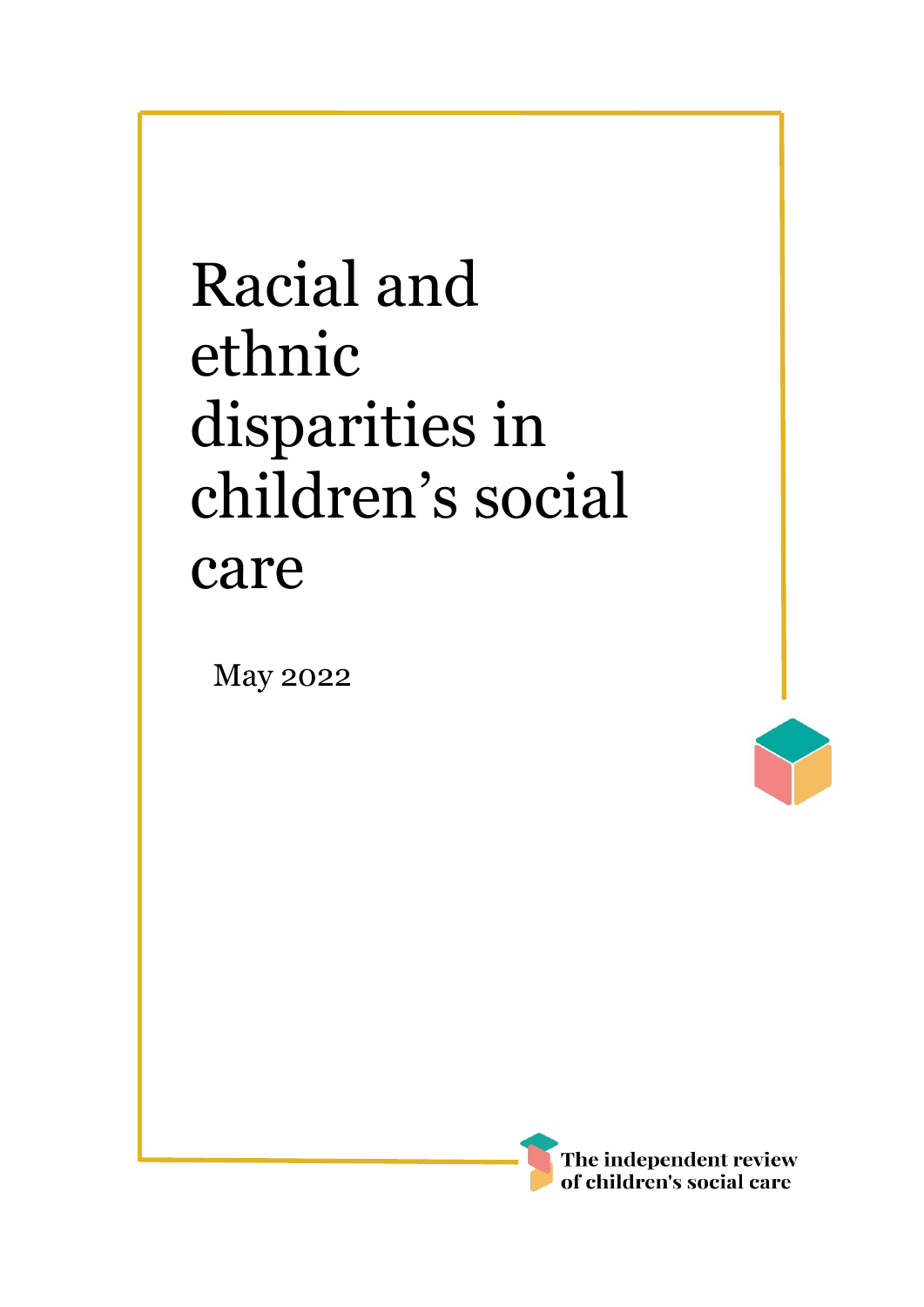# **Contents**

| <b>Introduction</b>                                      | 3  |
|----------------------------------------------------------|----|
| Theme one: Supporting families and keeping children safe | 4  |
| Theme two: Children in care                              | 9  |
| Theme three: Children in the justice system              | 13 |
| Theme four: Unaccompanied asylum seeking children (UASC) | 15 |
| <b>Theme five: Social care workforce</b>                 | 17 |
| Theme six: Improving data and evidence                   | 19 |
| <b>Bibliography</b>                                      | 20 |

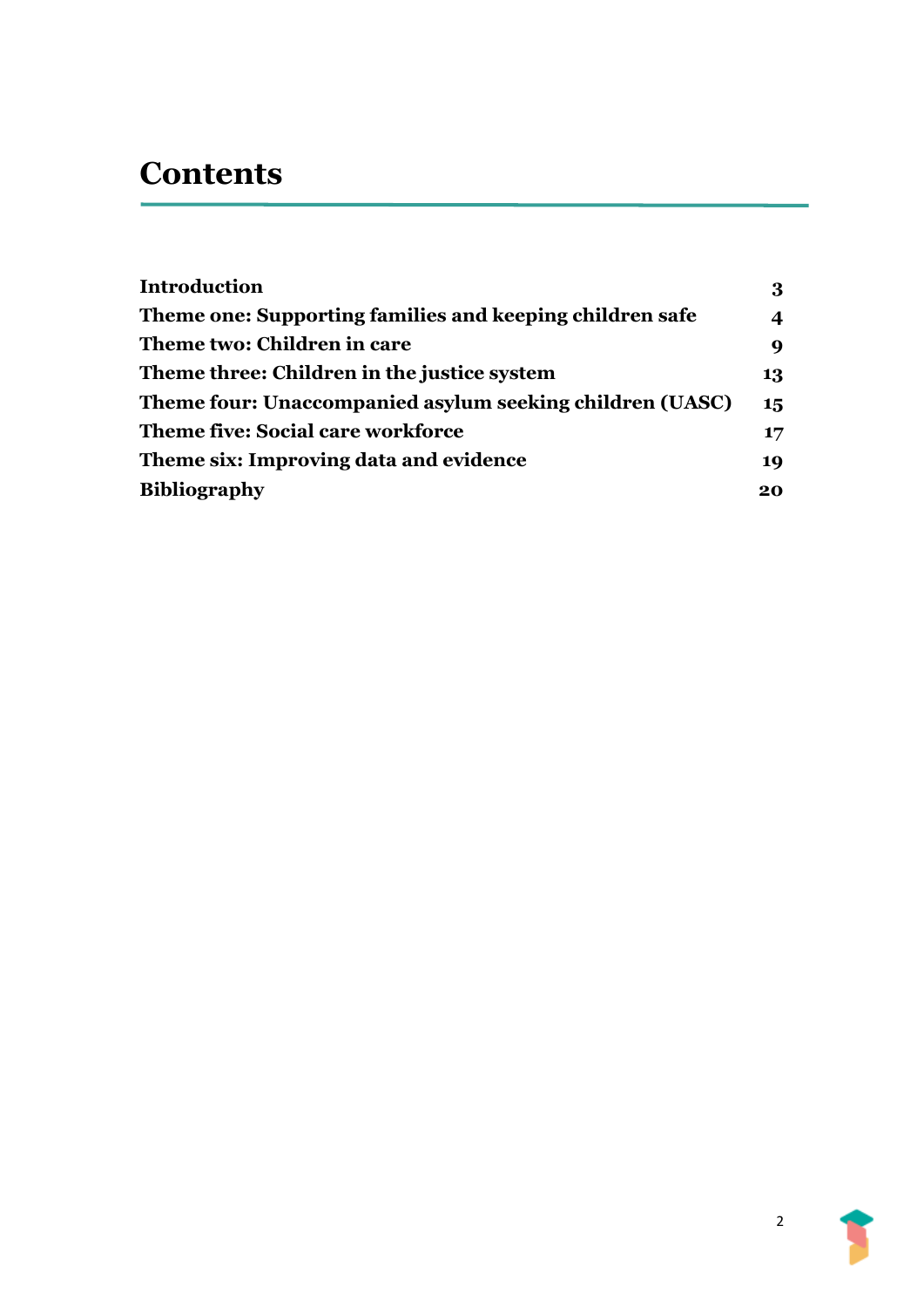# <span id="page-2-0"></span>**Introduction**

From its outset, the review committed to identify, consider and attempt to better understand racial and ethnic disparities that exist in children's social care and consider what could be done to address them. <sup>1</sup> Children's social care reflects and at times magnifies inequalities and disparities that exist in society. For children and families from ethnic minority backgrounds this can mean a marked difference in response to need, the homes children might be placed in and whether they enter care. We have heard from families and care experienced children and adults about the lasting legacy this can leave.

This document draws together the themes we have found through our research and engagement, the implications for children and families, how we believe our recommendations will begin to address them, and where more work is needed.

In reaching these conclusions we have considered:

- evidence submitted via our Call for Ideas, Call for Evidence and Call for **Advice**
- publicly available research and evidence
- our direct engagement with children, families and care experienced adults
- discussions during our local authority deep dives
- engagement facilitated for the review by *The Black Care Experience* an organisation that works to promote understanding of Black children's experience in care
- roundtable discussions with members of our Experts by Experience Board, Design Group and Evidence Group
- research the review asked the Department for Education (DfE) to undertake analysing their own data to better understand racial and ethnic disparities (Ahmed, James, et al., 2022)

This document considers six themes that we have identified through our work:

- 1. Supporting families and keeping children safe
- 2. Children in care
- 3. Children in the justice system
- 4. Unaccompanied asylum seeking children (UASC)
- 5. Children's social care workforce
- 6. Improving data and evidence

<sup>1</sup> In March 2021, the review published its early plans where we said: "Another issue that has been brought to my attention both through the Call for Advice, and by the many signatories of an open letter coordinated by Home for Good, is the question of racial disparities across children's social care. One example of this is that Black children and children from some other ethnic groups are significantly more likely to be in care. My intention is that the review will look to understand this issue in more depth and consider what should be done to address it." See: [https://childrenssocialcare.independent-review.uk/wp-content/uploads/2021/06/IRCSC\\_Early-](https://childrenssocialcare.independent-review.uk/wp-content/uploads/2021/06/IRCSC_Early-Plans_V3.pdf)[Plans\\_V3.pdf](https://childrenssocialcare.independent-review.uk/wp-content/uploads/2021/06/IRCSC_Early-Plans_V3.pdf)

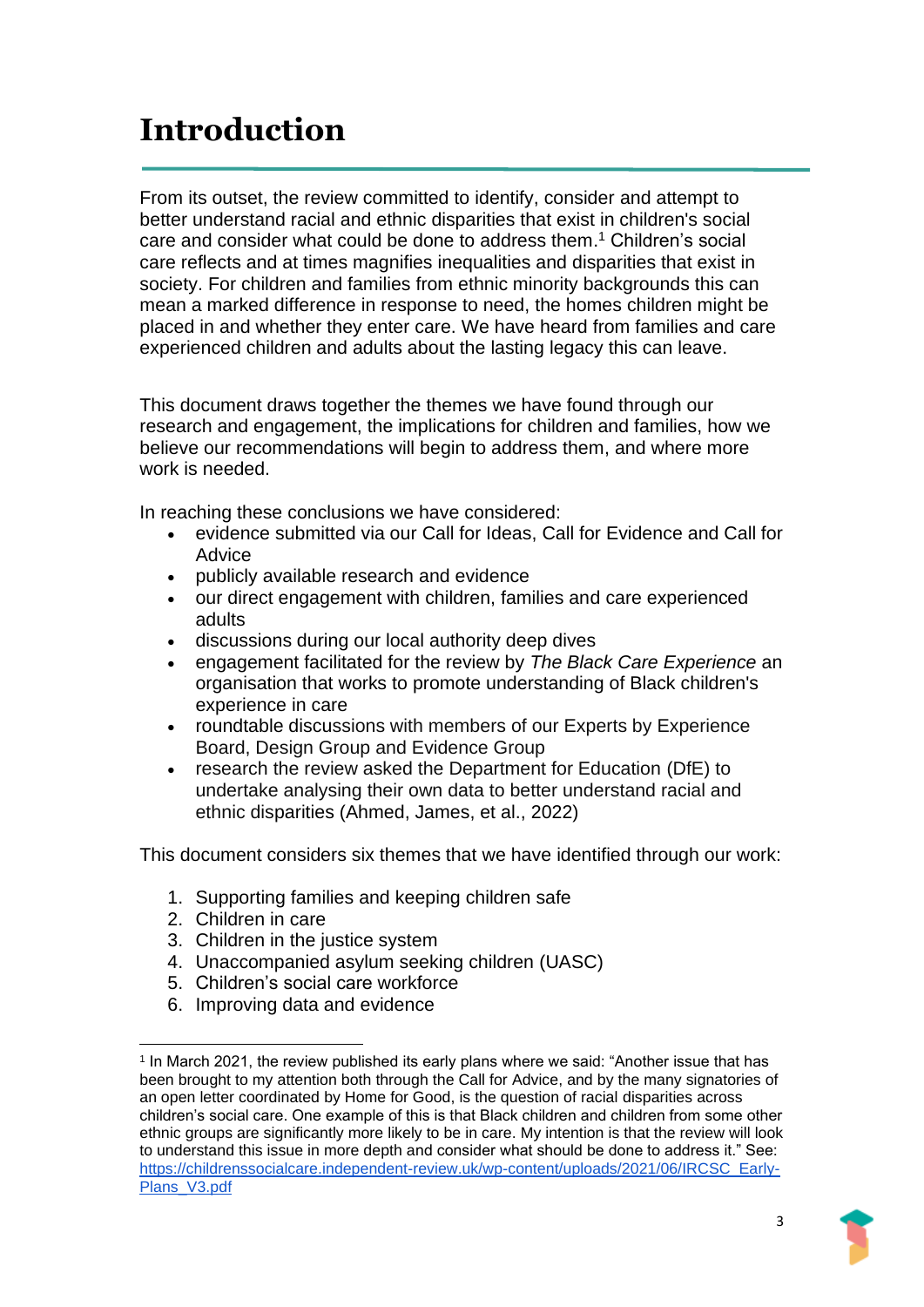## <span id="page-3-0"></span>**Theme one: Supporting families and keeping children safe**

## **There are ethnic disparities in children's social care intervention in family life that cannot be explained by deprivation alone**

Webb et al. (2020) examined ethnic disparities in the intervention rates. The authors highlighted that whilst poverty was found to be strongly associated with intervention rates, it was not sufficient to explain the disparities. Even greater inequalities are apparent when comparing rates at different levels of deprivation - with Black African children in care rates outnumbering White British children by four to one in low deprivation neighbourhoods, but White British children in care rates outnumbering Black African rates by nearly three to one in high deprivation neighbourhoods. This suggests that some ethnic minority groups are underrepresented in poorer neighbourhoods and overrepresented in affluent neighbourhoods. Some children are statistically more likely to receive a social care intervention than other children, after controlling for other differences - particularly if they have a lower family income, live in more deprived areas, are older, and are of Mixed Black or White Caribbean ethnic groups or other Black ethnic group.

### **When families are referred to social care, there is variation in the response they receive depending on their ethnicity**

DfE analysis shows differences in how children of different ethnicities enter and move through the children's social care system (Ahmed, James, et al., 2022). The graph below shows the experience of different ethnic minority groups within 12 months of referral. Of all children referred to social care in 2018/19, Mixed and White ethnicity children had the highest rate of conversion to child protection plans, 15% and 13% respectively, while children from Asian, Black and any other ethnic groups had lower rates of conversion to a child protection plan, 9%, 8% and 9% respectively (Ahmed, James, et al., 2022).

Exploratory analysis of teenagers' journeys through the children's social care system revealed that Black and Mixed ethnicity children are overrepresented in the group of children who have long term child in need plans compared to the national average. This group has the worst attainment outcomes and the highest proportion of children with a Special Educational Needs status (The independent review of children's social care, 2022).

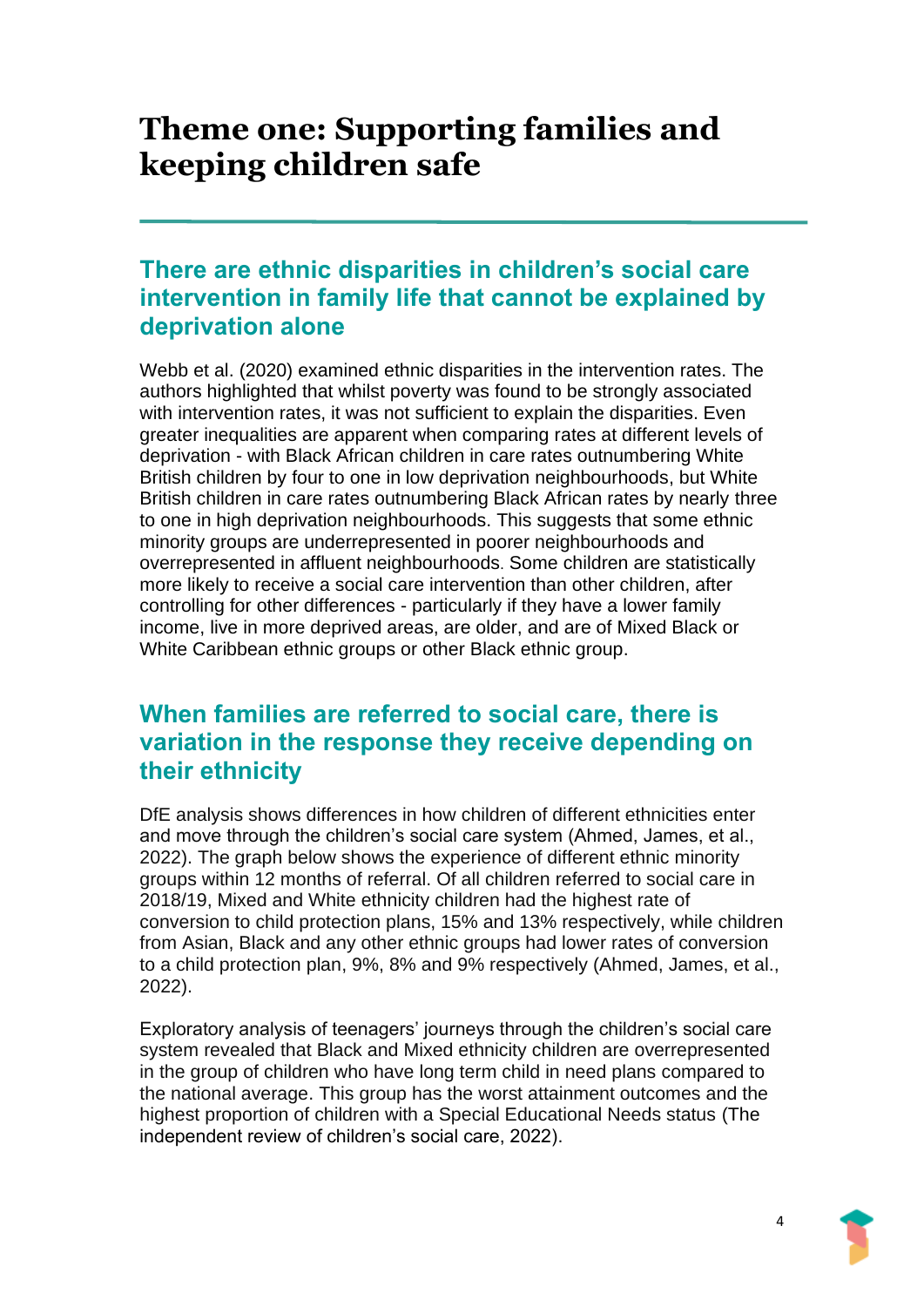

**Figure 1: Social care activity following referral**

This disparity is also seen when looking at how many children who are referred to children's social care go on to become children in care, with the rate at which Asian children become looked after around half the rate that Mixed ethnicity children become looked after.

For looked after children, there are significant differences in the interactions prior to children entering care, including the rate of children having had a child protection plan in the eight years prior to becoming looked after. For example, among White and Mixed ethnicity children (65% and 62% respectively) were on a child protection plan before becoming looked after, compared to children from Black, Asian, and any other ethnic groups (39%, 36% and 34% respectively).

There are a number of possible explanations for these disparities in response, which are explored in more detail below - for example differing needs of children and families across different ethnic minority groups of children, or the way social care responds to those needs.

#### **The needs of the children and families of different ethnicities differ**

There are differences in the needs of children identified in assessments. Assessment factors linked to extra familial harms represented 11%, 14% and 12% of all assessment factors for Black African, Black Caribbean and children from any other Black ethnic group, compared to 7% for all children. For children in Black ethnic groups, factors related to association with gangs comprise 34% of assessment factors for children compared to 1% for all children. White Roma and Gypsy children are disproportionately likely to have

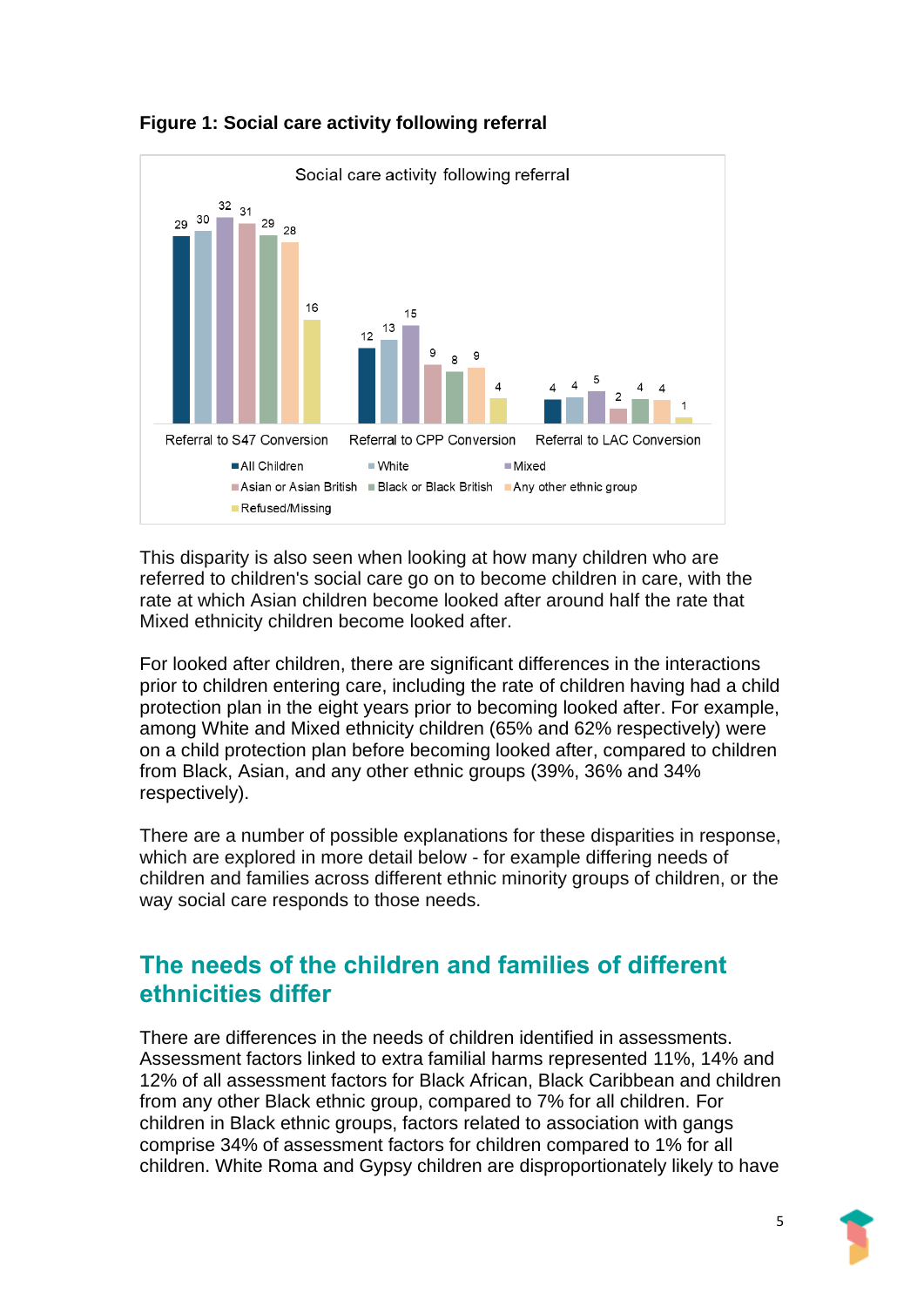child sexual exploitation assessment factors, 3% compared to 1% for all children (Ahmed, James, et al., 2022). More needs to be done to understand what is leading to these differing needs and how social care should respond.

#### **Children and families from some ethnic groups may be less likely to receive support**

Research by the Early Intervention Foundation found that ethnic minority families were seeking help, but at times did not receive this until things had reached "breaking point", despite repeated attempts to access early help (Waddell et al., 2022 unpublished). Of children in the youth justice system, Black and Mixed ethnicity boys are less likely than their peers to have been referred to early help services when they were younger. It was also found that Black and Mixed ethnicity boys who have been referred to Child and Adolescent Mental Health Services (CAMHS) at a young age, have not always received the support they needed prior to them coming into contact with the criminal justice system (HM Inspectorate of Probation, 2021).

#### **Understanding of cultural norms shapes the response of services to families**

We heard from both families and professionals that understanding of different cultural norms around family shapes the response from children's social care services (The independent review of children's social care, 2022a; 2022b). Research by the Early Intervention Foundation found that ethnic minority children and families identified two main areas that can prevent families from getting effective or in some instances any help at all: "Firstly, services were not representative of the communities they worked with, and this was seen to be a problem, and secondly, participants reported interactions with practitioners that lacked cultural sensitivity or an understanding of cultural religious influences on family dynamics" (Waddell, 2022). Throughout the review, we also heard that sometimes suspicion exists within communities and can be a barrier.

#### **We were told:**

*"Social workers do not always understand and respect the cultural differences of families, and this can prevent them from understanding the needs of young people and families and working with them effectively."* **(Parent)**

*"I think social services has been always a "No" for Travellers. Every time the social services have been involved in Travellers something bad happens" (***Parent)**

*"Social care don't care and treat me worse because I am a traveller."* **(Young person who was a child in need and remanded to youth detention)**

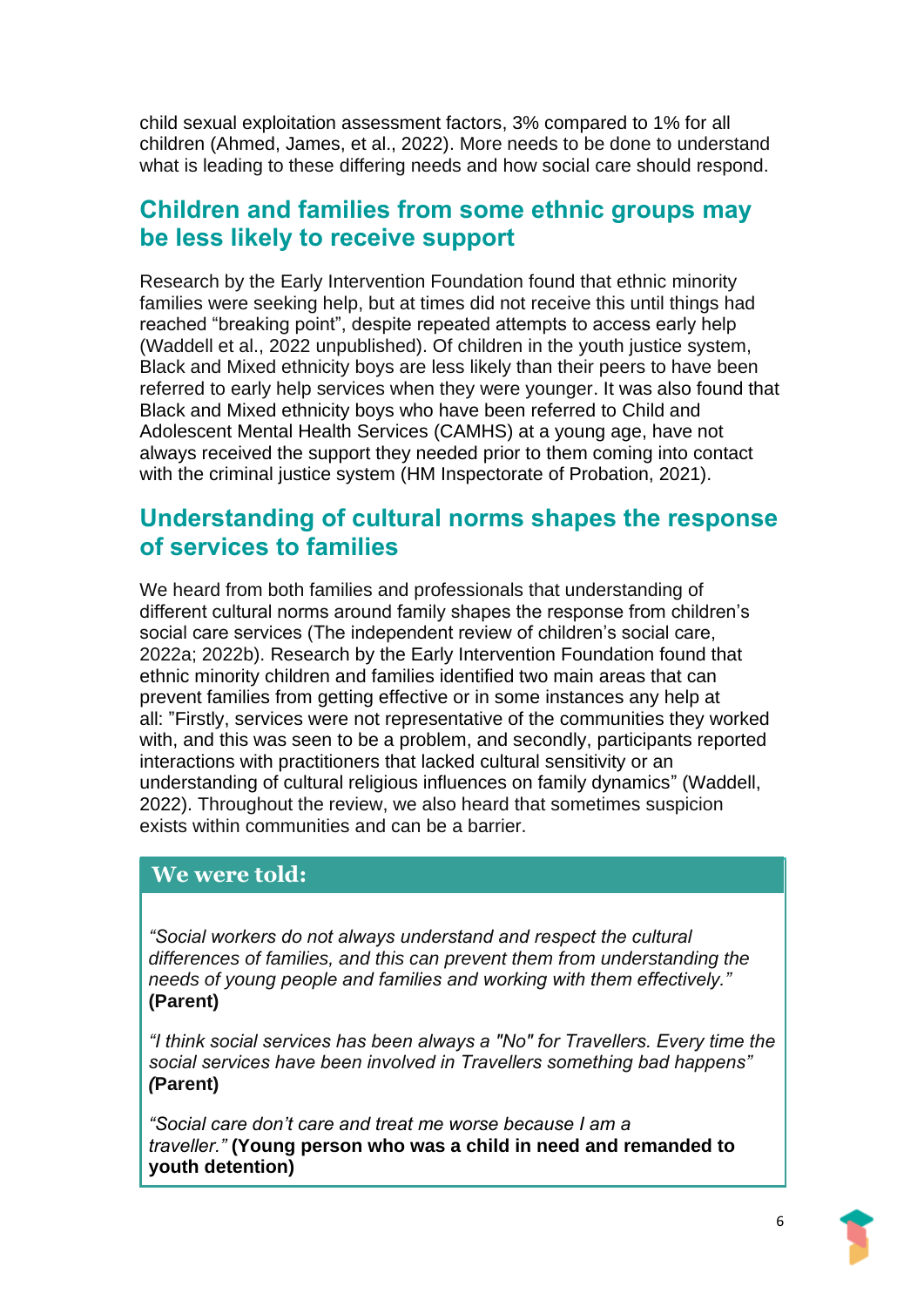*"There was little understanding and awareness of different communities' ethnic minorities cultures and family dynamics which had negative impacts on me"* **(Young person)**

*"The local authority know families really well - but the vision of family tends to be White and middle class. [This] Doesn't work with people that have different cultural norms around the idea of family." (***Director of Children's Services)**

We heard that there were perceptions of bias in social care, with some children and families believing they would be treated differently because of their ethnicity or appearance, while some expressed specific concerns about the skills and ability of the system to work with people from different ethnic backgrounds. Nearly a third of social workers reported witnessing racism directed towards families or service users by colleagues or managers in a recent survey (What Works Centre for Children's Social Care et al., 2022).

#### **More work is needed to understand how to make family support services work better for families of ethnic minorities, however community based organisations may be more effective**

The Early Intervention Foundation, Race Equality Foundation and Action for Children have recently launched a survey, SpeakOut, to hear from young people and parents from ethnic minority families in England to understand more about how help is accessed and if the support available is right.<sup>2</sup> Their findings from the survey will be published soon.

We do, however, know that community based organisations can be more effective at engaging ethnic minority families. The evaluation of the *See, Hear, Respond* project - setup during COVID-19 to bring together national and community based charities to support vulnerable families - identified that smaller voluntary and community organisations tend to be more successful in identifying, engaging and working with those from ethnic communities (Barnardo's, 2021).

<sup>2</sup> <https://speakout.family/about/>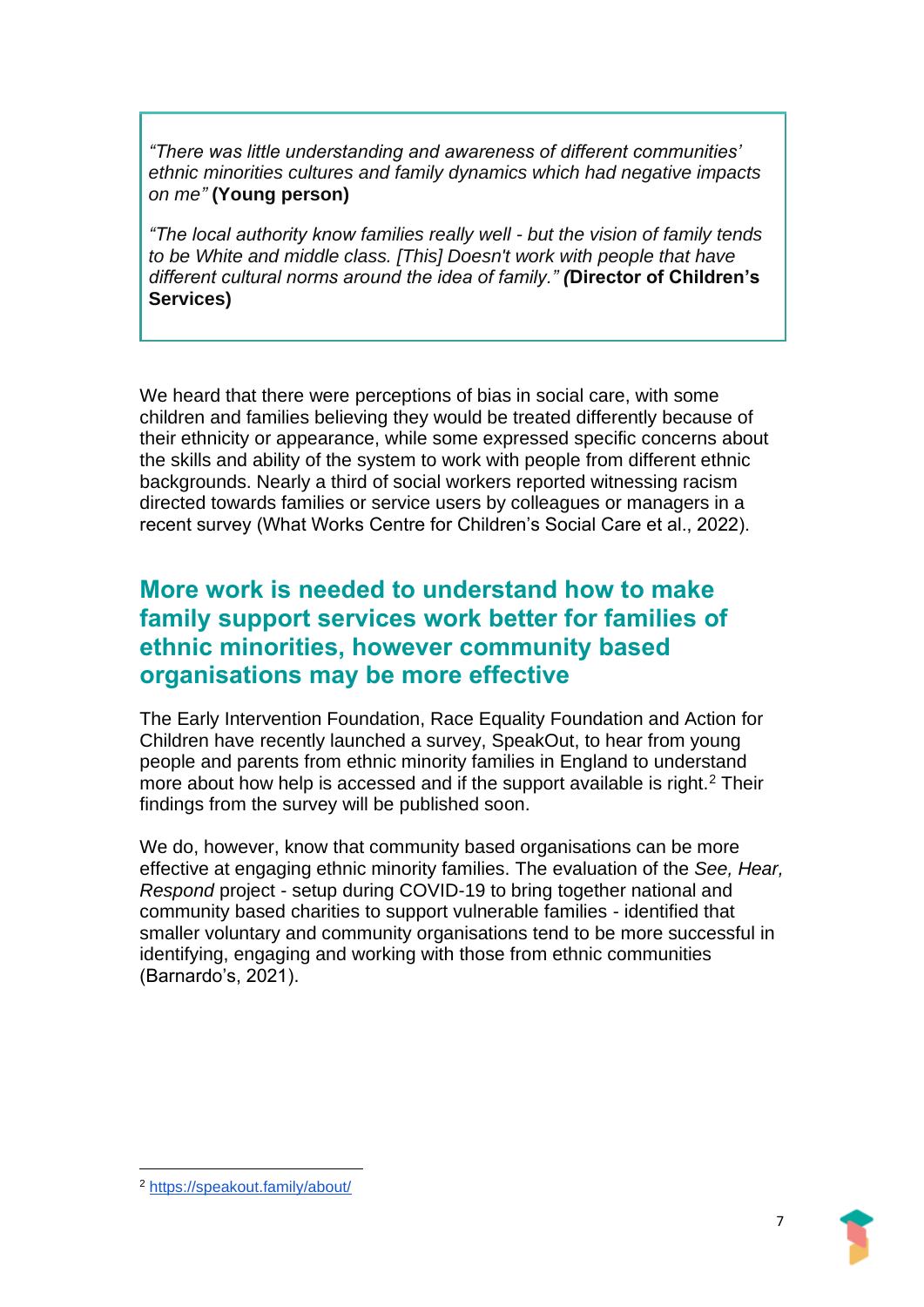## **How our recommendations will address these disparities**

Our recommendations on Family Help and child protection aim to address these disparities and are supported by changes for the workforce discussed later in this document.

- **A more generous help offer that better meets the needs of local communities:** Our proposed revolution in Family Help aims to offer families who need help a more responsive, respectful, and effective support. Local Family Help offers will need to be highly tailored based on robust population needs assessments, and the co-design of services and engagement with families will ensure services are developed which deeply understand the needs of the local community. This identification of need should specifically consider the needs of ethnic minority groups in the local area and design a response which will meet those needs and address disparities. We are also recommending that local Family Help Teams are embedded into the community and accessible to families and harness the power of the community making use of informal, community and voluntary sector capability.
- **Improve understanding of why disparities exist in decisions about families:** We also recommend that data on court outcomes is regularly published, which will show disparities in decisions across geographical District Family Judge areas but also racial and ethnic groups. This should be linked with wider work to understand the journeys and reasons for racial disparities in decisions about children entering care, discussed later in this document. As set out in Chapter Eight of the main report, we think Ofsted should be clear about how it inspects decision making, building on work that has been undertaken for the review to look at a definition of good quality decision making. Hood suggests that equity is an important factor in good decision making alongside accuracy, consistency, outcomes, practice, and the organisational context (Hood et al., 2022). This work should also be used to conduct validity and reliability assessments of inspector practice across all frameworks.

8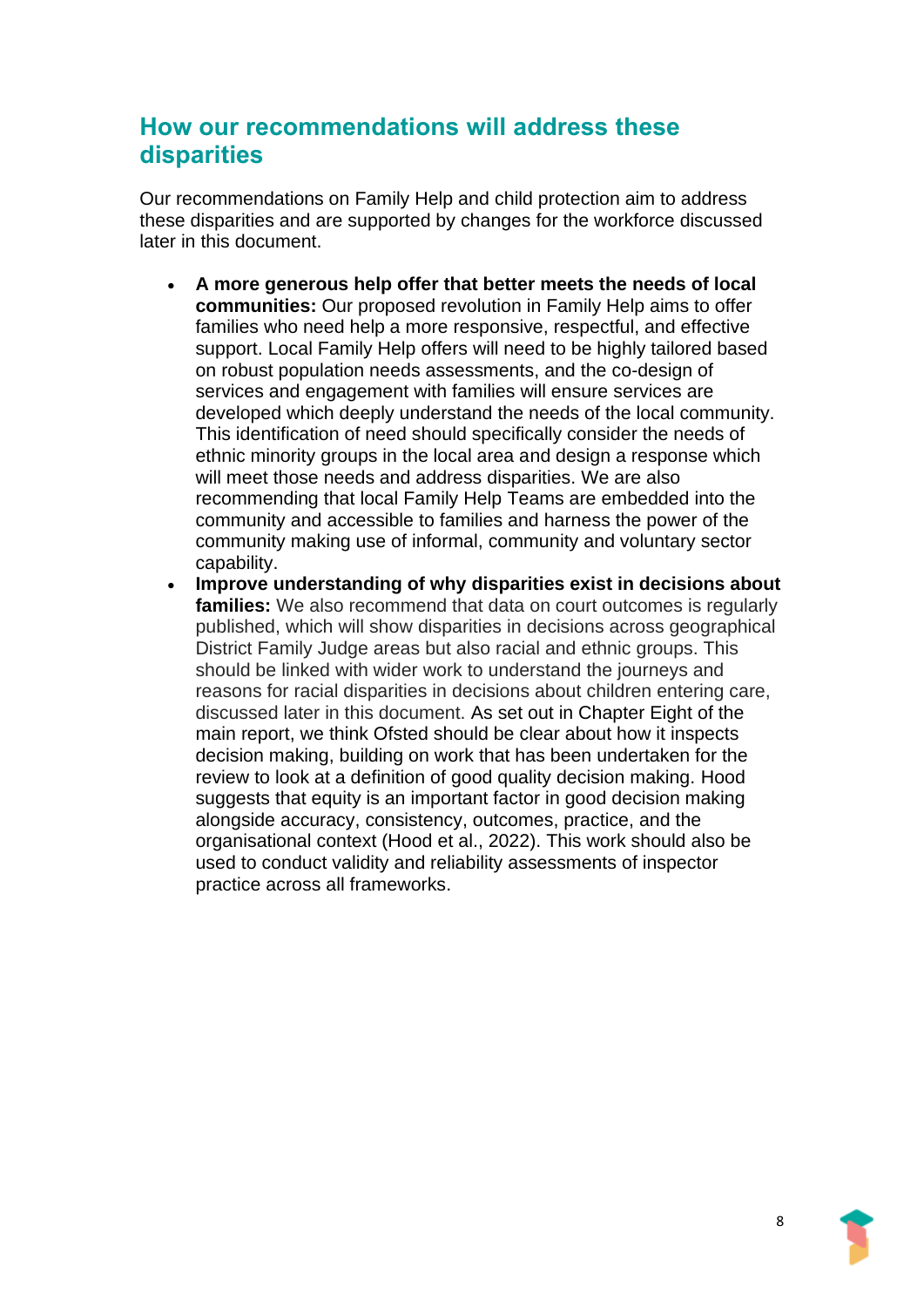# <span id="page-8-0"></span>**Theme two: Children in care**

### **Children from ethnic minority backgrounds tend to enter the care system later and this impacts their experiences of care**

Children of ethnic minority backgrounds enter and stay in care at different rates. The experience they have in care and outcomes also vary by ethnic group.

#### **Figure 2: The age at which a child first enters care for the first time by ethnic group and gender for children who first entered care between 2016 and 2020**



The chart above demonstrates that White and Mixed ethnicity children are more likely to enter care for the first time as a very young child whereas Asian, Black and other ethnic group children are more likely to enter care as teenagers. We also know that children from Asian, Black, and any other ethnic groups tend to have less time between an initial children's social care referral and entering care than White or Mixed ethnicity children (Ahmed, James, et al., 2022). More than half of children from Asian (68%), Black (61%) and any other ethnic group (68%) entered care within two months of being

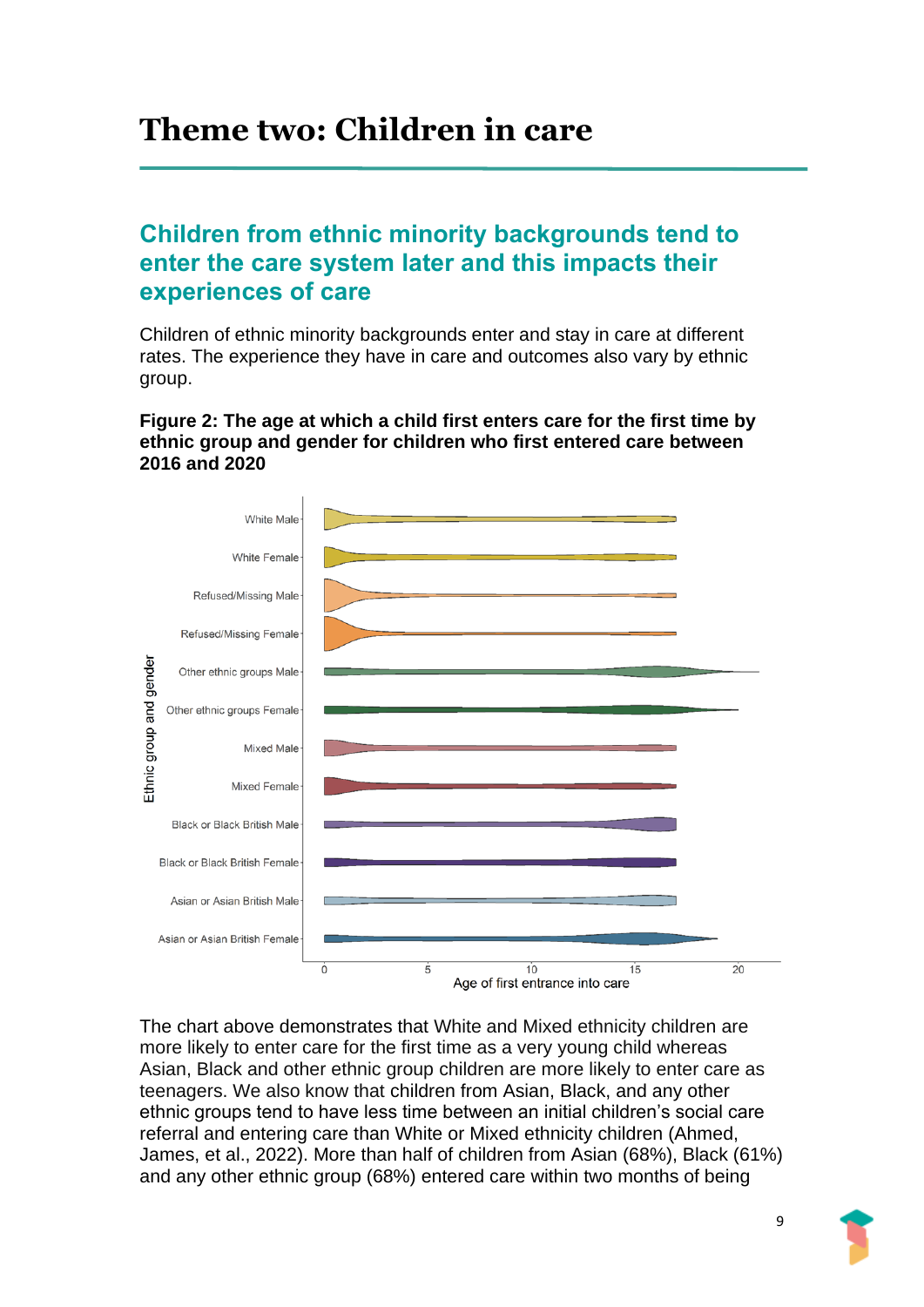referred, compared to less than half of White and Mixed ethnicity children (42% and 45% respectively) (Ahmed, James, et al., 2022). As noted above this demonstrates differences in identification and response to concerns about children and families of different ethnicities. However, the consequences for children from Black, Asian and other ethnic groups is that they are frequently coming into care later, they are more likely to be placed in less supportive types of unregulated homes and have less time to build trusting relationships with those that care for them.

Throughout this review we have talked about the importance of maintaining and building relationships both with people and communities. For all children a minority (41%) are placed outside local authority boundaries, however for children from Caribbean, any other Black background, Bangladeshi, Gypsy and Roma and African ethnic groups, and children who refused to give their ethnicity, a majority (52-64%) were placed outside of the local authority boundary (Ahmed, James, et al., 2022).

Individuals who were looked after were least likely to have Key Stage 5, higher education or employment recorded as their main activity at some point in the first eight years post-secondary school, had an earnings gap of around £4,300 in the 8th year, and were most likely to be claiming out of work benefits (Department for Education, 2021a). As some ethnic minority groups of children are overrepresented in care this impacts them disproportionately.

#### **There are disparities in children's experiences of relationships in care**

A golden thread running through the review has been the importance of relationships, including the relationships children in care have with professionals and other non-professionals in their lives. It should not be acceptable for any child leaving care to have nobody who loves them, and we are concerned about the disparity that exists between different ethnic groups. The BrightSpots survey (Coram Voice, 2020) found a difference, both by gender and ethnicity, in the percentage of care leavers who felt they had someone who supported them, with only 86% of Black and ethnicity minority young men reporting they felt they had someone who listened to them, dropping to 83% when they were asked if they had someone who "tells them they've done well". This compares to 94% and 88% for White young men. As in the wider population care leaver population, a higher proportion of young women reported having someone who supported them, but the ethnic disparity is replicated again - with 90% of Black and ethnic minority women reporting having someone who listened to them 90% and 86% having someone who told them that had done well compared to 95% and 90% for White young women.

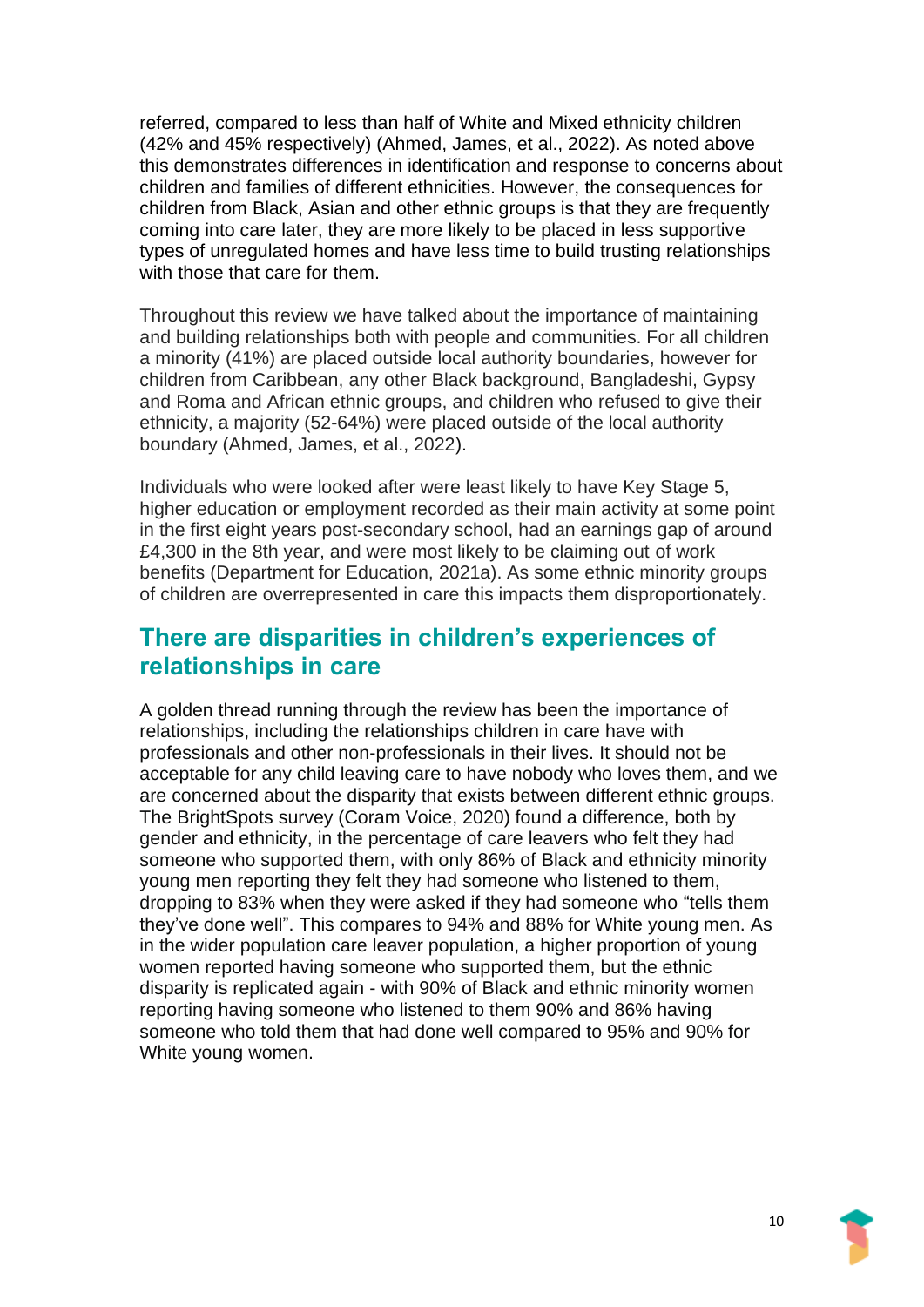## **Too little work is done to ensure children from ethnic minority backgrounds remain safely within their family networks**

Whilst analysis of 2011 Census data has identified a considerable overrepresentation of children from ethnic minority groups (excluding White minorities) living with relatives (Wijedasa, 2015), the recent What Works Centre for Childrens Social Care ( What Works Centre for Children's Social Care, 2022a) study of formal kinship arrangements found that children of minority ethnic backgrounds were, on average, underrepresented in kinship foster care and in kinship special guardianship compared to their representation among all children in care: half as many Black children live in kinship foster care or on kinship Special Guardianship Orders than we would expect if they were represented equivalently to their care population, 40% and 60% fewer Asian children live in kinship foster care and kinship special guardianship respectively, and 75% fewer children from other ethnic backgrounds live in kinship foster care or kinship special guardianship. This suggests that whilst children from minority ethnic backgrounds are overrepresented in informal kinship care, they are underrepresented in formal arrangements. There are significant implications to this finding: informal arrangements are less likely to benefit from state support, placing kinship children from ethnic minority backgrounds at disproportionate risk of not benefitting from support.

### **Carers need more support to meet the needs of children of different ethnic minority groups**

In some homes children are not getting the support they need to build a positive sense of identity or to maintain and build the relationships that are important to them.

#### **Children and young people told us that:**

*"When I went into care at 14, I had no idea how to look after and wash my hair. I would use the wrong products, and this would ruin my hair. There wasn't anyone in my placement that could support me with this"*

*"They didn't let me speak to my mum when I was in secure. They wanted me to speak English to her but my mum couldn't speak English. If I spoke a word of Albanian the phone call was cut-off by the staff. There was not concern about my mum, all my social workers worked with my mum. I could only communicate with brother [who was two years younger] and my mum would be able to hear my voice. The calls were only for 5 minutes."*

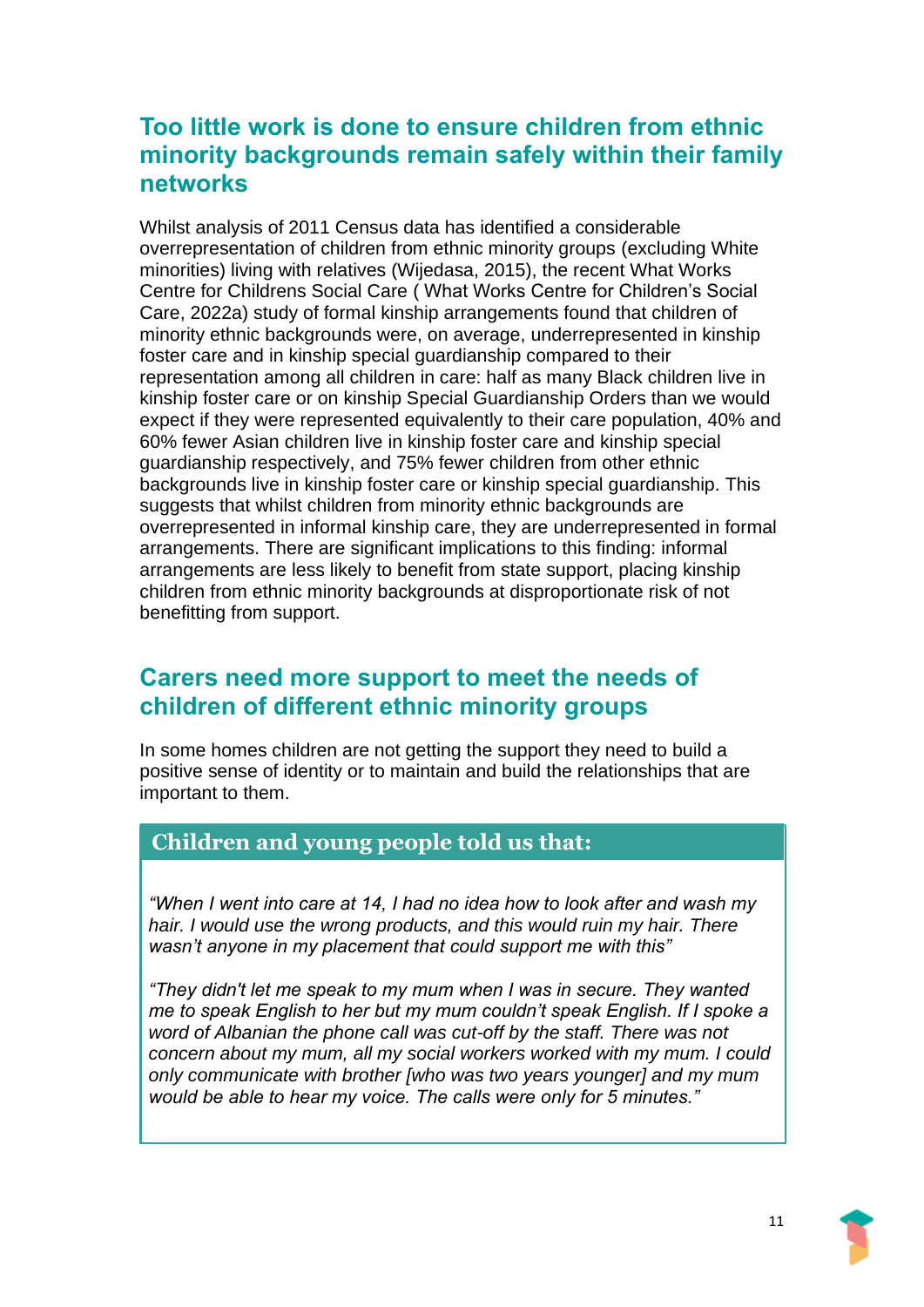## **How our recommendations will address these disparities**

- Our recommendations which introduce new Family Network Plans and support for kinship carers are designed to address any barriers, including financial barriers, to kinship families getting the support they need. Further work and research will be needed to understand and address barriers to kinship families from ethnic minority backgrounds being able to benefit from this support.
- Recommendations around family finding, Staying Close and Staying Put will help to improve the longevity and quality of relationships and will disproportionately positively impact Black boys who currently leave care with fewer supportive adults.
- What we already know about outcomes for care leavers is concerning, but the picture is incomplete. Our recommendation on expanding the Office for National Statistics' (ONS) data collection and launching a longitudinal study will help build a better picture of outcomes for all care leavers and highlight the racial disparities that exist so that relevant government departments can better target interventions.

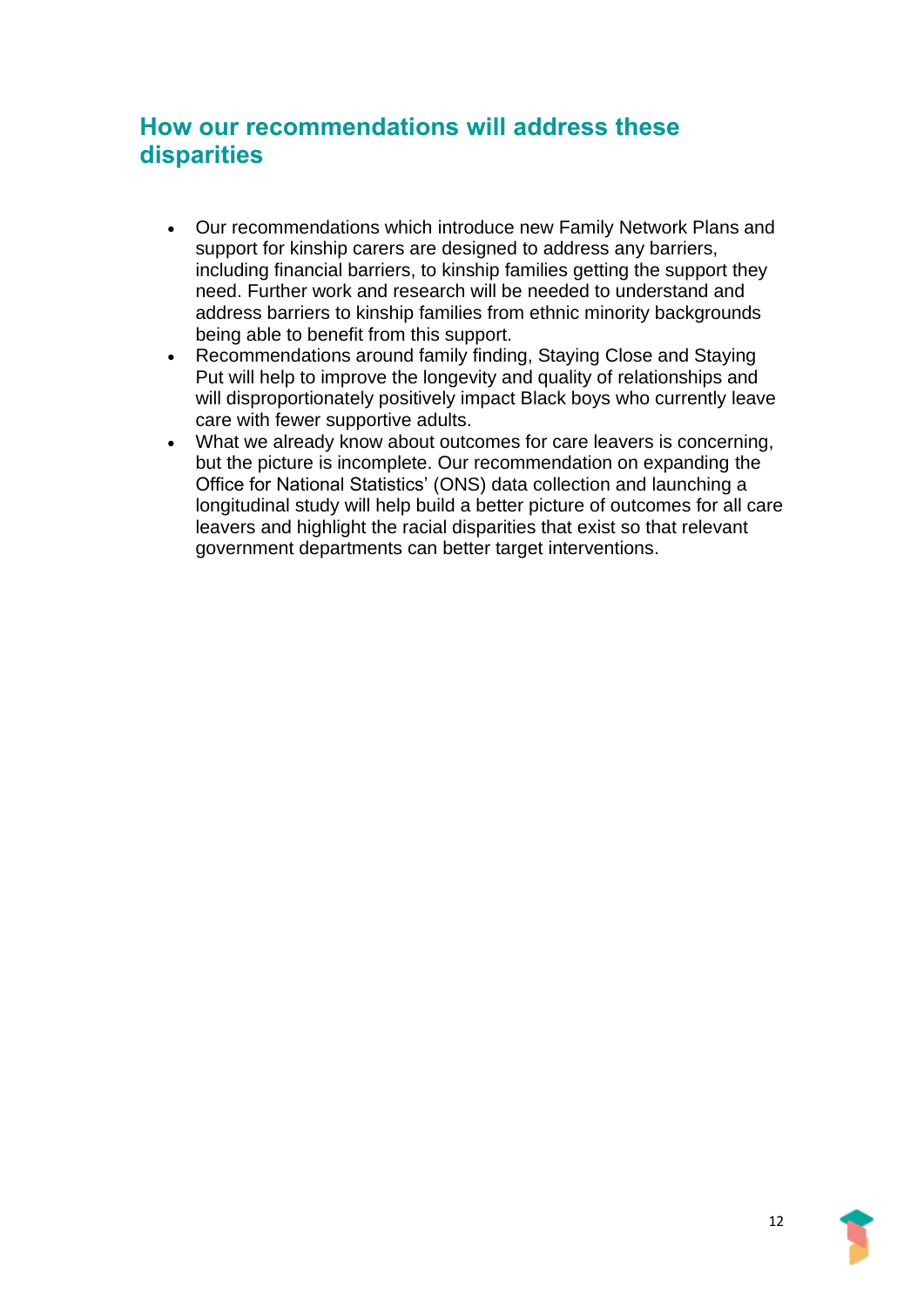# <span id="page-12-0"></span>**Theme three: Children in the justice system**

#### **There are ethnic disparities in the justice system, with many children having previous social care experience**

In 2020/21 43% of children in custody in England and Wales were Black or Mixed heritage (Youth Justice Board & Ministry of Justice, 2022). A recent thematic inspection of nine youth offending services found that where Black or Mixed heritage boys were sentenced to court orders, a third had been subject to a child in need or child protection plan (Her Majesty's Inspectorate of Probation, 2021a). The proportion of Black children in custody is up to 29% of all children in custody from 18% ten years ago, Black children as first time entrants to custody have also increased to 18% from 10% of all children in custody during the last ten years, and use of force in custody was also highest for Black children (Ministry of Justice et al. 2022). A large majority of Black and Mixed heritage boys in youth custody have experienced multiple challenges prior to entering youth custody including multiple adverse childhood experiences, high levels of mental health difficulties and special educational needs, and a third have experienced child criminal exploitation (Ministry of Justice & Youth Justice Board, 2020). Children from a Gypsy, Roma and Traveller background are the most overrepresented ethnic minority in Secure Training Centres (STCs) and Young Offender Institutions (YOIs), representing nearly 10% of the population (Her Majesty's Inspectorate of Probation, 2021b) despite making up only 0.2% (Office for National Statistics, 2011) of the under 18 population in England. Some research has found that ethnic minority parents asked for help from community services, but children were arrested before a problem was acknowledged or support provided (Waddell et al., 2022).

#### **Children and families told us:**

*"We leave prison to hostels and they are full of addicts and sex offenders. What chances do we have there?"* **(Care experienced young person)**

*"Well I aren't going back to my old one [home] but don't know where I am going I never do until I get there."* **(Care experienced young person)**

One care experienced woman told the review that she had left a YOI with very little financial support and no suitable accommodation. This placed her back in the situation that led her to prison. She reoffended and is now serving a sentence in an adult prison. (From visit notes)

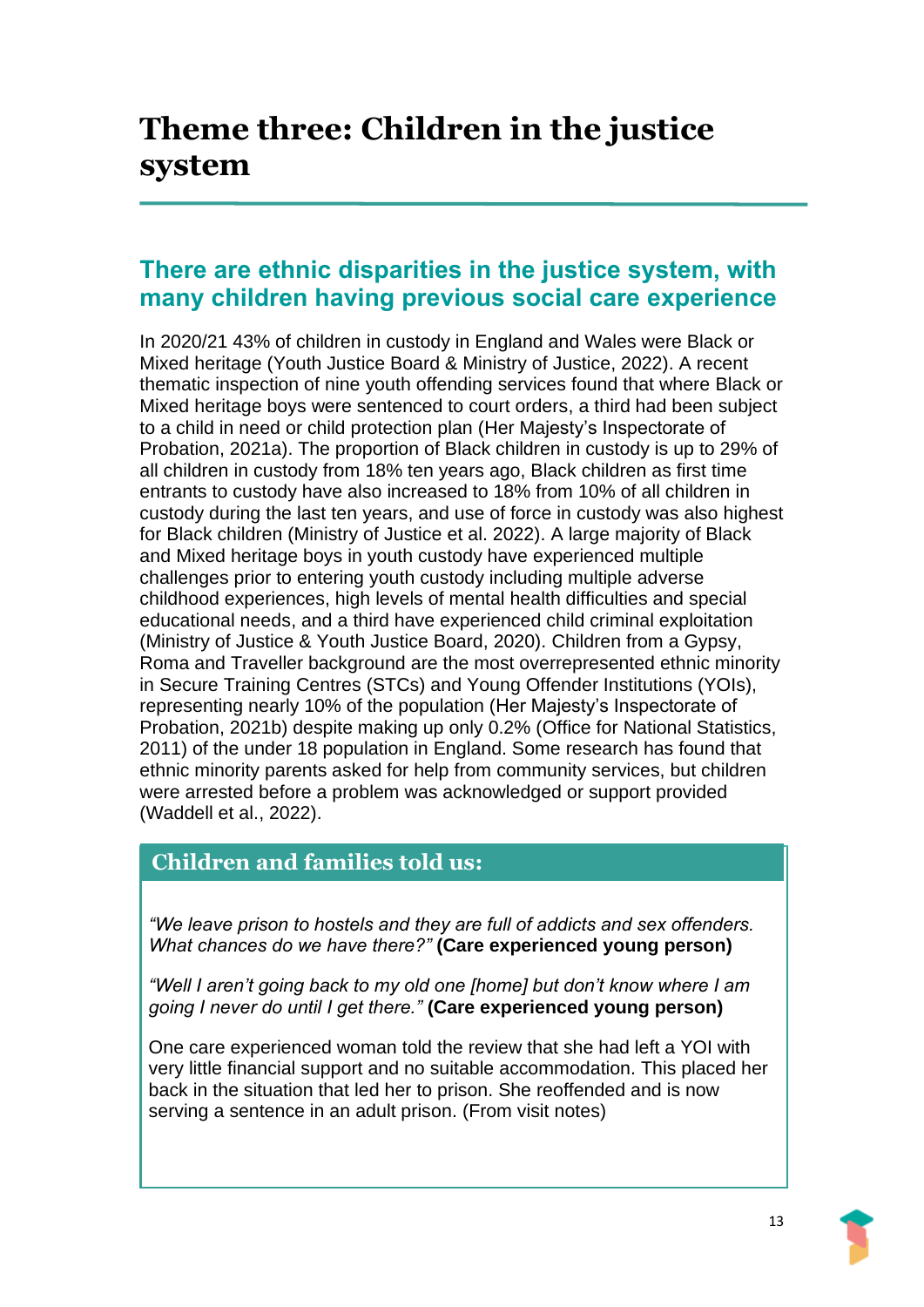## **Black children are more likely to be remanded into custody than other children**

All children who are remanded to custody become children in care.<sup>3</sup> Black children are more likely to be remanded in custody, rather than the community, than other children. Black children are disproportionately represented amongst children remanded in custody. In the year to March 2021, ethnic minorities (excluding White minorities) made up 60% of the remand population and 34% of those children were of a Black ethnicity (Youth Justice Board & Ministry of Justice, 2022). Research from What Works for Children's Social Care found that children on remand are often placed in YOIs despite it being recognised that these placements have a negative impact on children" (What Works Centre for Children's Social Care, 2022). The Ministry of Justice (MoJ) Remand Review highlighted that judges and magistrates believe at times Black boys are not "championed by practitioners" in the way other groups of children are, which leads to higher levels of remand in custody (Ministry of Justice, 2022).

#### **How our recommendations will address these disparities**

- Our recommendation to establish new Regional Care Cooperatives will ensure more homes are available in the areas that children need them. This will disproportionately benefit those children coming out of youth custody who struggle to get an appropriate home that is close to their communities and families currently.
- Our recommendations to increase the number of foster carers recruited who could be available for remand fostering and to increase the number of secure places available within secure children's homes will particularly impact Black children and avoid the need for them to be remanded into custody.
- Our recommendation to bring youth justice policy into the DfE will help young people in contact with the justice system and social care get a more aligned response and incentivise earlier intervention.



<sup>3</sup> Legal Aid, Sentencing and Punishment of Offenders Act 2012 <https://www.legislation.gov.uk/ukpga/2012/10/part/3/chapter/3>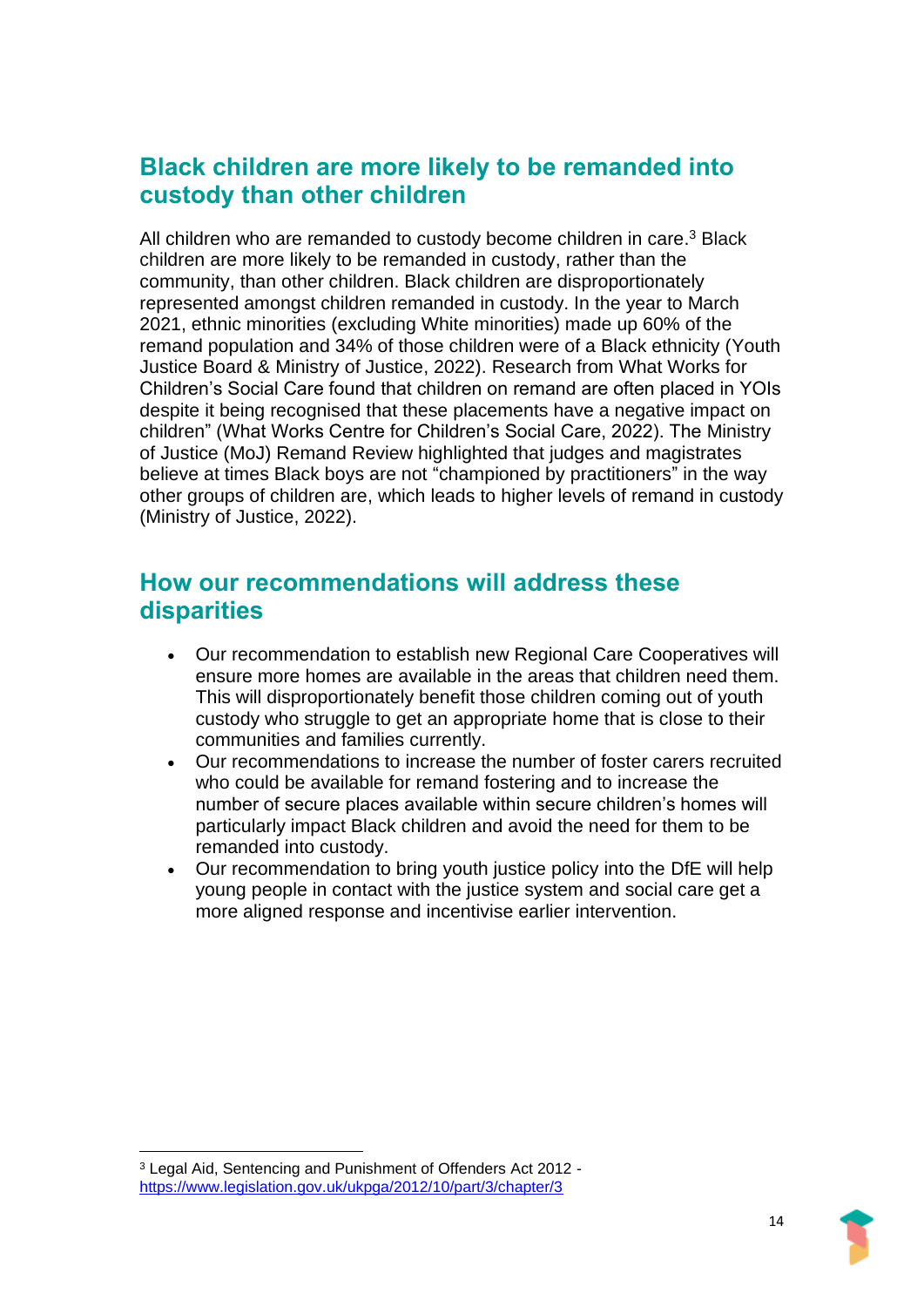# <span id="page-14-0"></span>**Theme four: Unaccompanied asylum seeking children (UASC)**

## **The system does not adequately recognise the multiple disadvantages experienced by unaccompanied children who arrive in this country needing help**

Unaccompanied asylum seeking children (UASC) represent around 5% of children in care, they tend to be concentrated in local authorities that are points of entry to the country, for example Croydon, where 31% of children looked after were UASC, or Kent where 18% of looked after children were UASC (Department for Education, 2021b).

UASC have often experienced traumatic events prior to, or as part of, their journey to the UK which can significantly impact their mental, emotional and physical health and these needs are not always recognised and met (Draper & Gordon 2016; The Children's Society 2016). Evidence from recent inquests into the deaths of two young people from a friendship group of four Eritrean UASC who all took their own lives, has highlighted the lack of appropriate support some children in this situation can receive (INQUEST, 2019; INQUEST, 2022). This suggests that specific targeted support is needed for these young people.

As well as having a different entry route compared to others in the care system, UASC have a different experience when in care as they are overrepresented in independent living (43%) and semi-independent (36%) living arrangements (Department for Education, 2020). These types of homes specifically do not provide care, while different children need different types of homes to meet their needs, these will never be met by providing no care at all.

#### **Care experienced adults told us that:**

*"There should be equality in care no matter who you are"* **(UASC young person)**

*"You need open spaces for refugees or migrants to talk and work through what they've experienced. If there's a particular dress style, allow that to happen. There should be books and videos to watch about different cultures."*

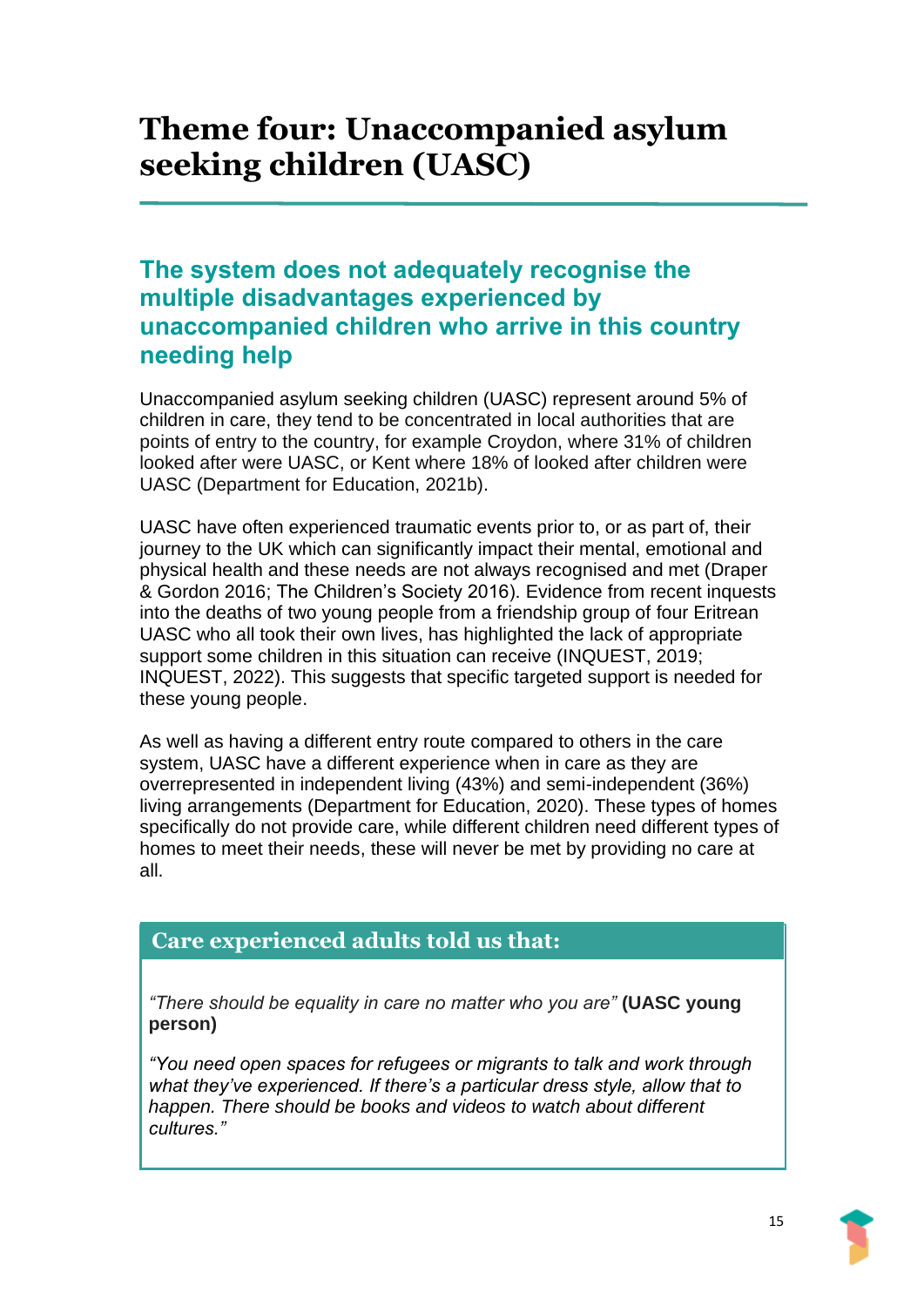*"Give them access to as much as possible that's connected to their background or their Culture."*

#### **How our recommendations will address these disparities**

- New care standards to ensure all homes that children live in provide care and the right level of support. This will particularly benefit UASC who are currently overrepresented in unregulated homes, which young people told us do not always provide the level of support and care they need.
- Strengthening the quality and availability of advocacy will be particularly important for UASC who can have specific immigration and pastoral support needs which an advocate can help them access. Improving immigration support for young people could also have important financial benefits for local authorities. One study has shown local authorities can potentially save more than £130,000 per child (in some scenarios) by submitting a citizenship application at age 13 instead of waiting until the young person reaches the age of 18 (South London Refugee Association & Coram Children's Legal Centre, 2021).

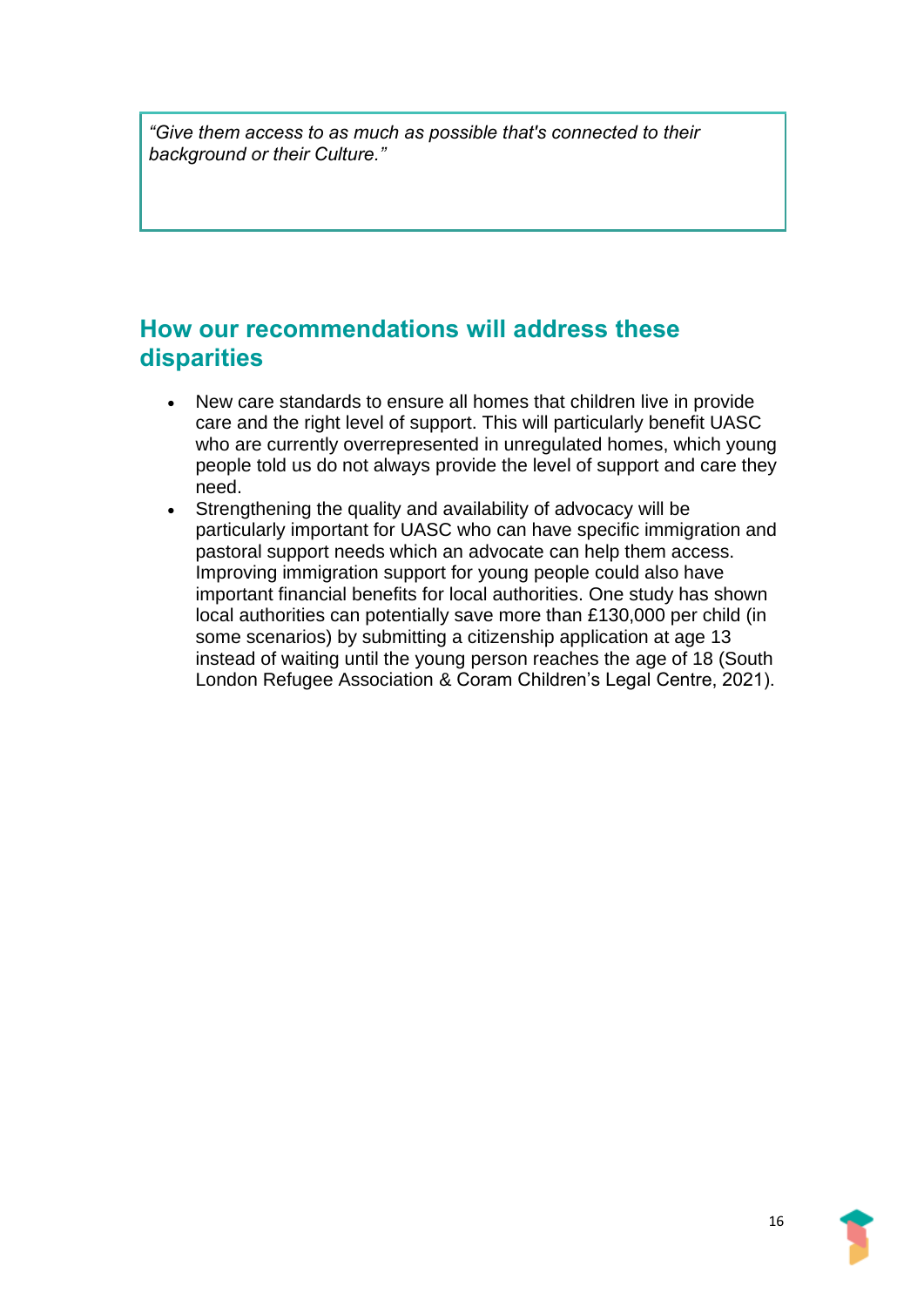# <span id="page-16-0"></span>**Theme five: Social care workforce**

#### **We need to improve the diversity of the social work workforce, especially within leadership positions**

The social care workforce includes but is not limited to social workers, family support workers and residential care staff. Social workers from ethnic minorities are overrepresented in the social work workforce – 23% of social workers are from ethnic minorities, compared to 14.4% of the population (Office for National Statistics 2011). However, this is still lower than the children they work with – 29% of children in need that are recorded as being from ethnic minorities (Department for Education, 2021c).

However, there is a more urgent problem within social care leadership. Only 12% of Principal Child and Family and Adult Social Workers responding to a survey identified as an ethnic minority (excluding White minorities) (Figgett, 2020). The data is even starker amongst senior leaders, as only 6% of Directors of Children Services who shared information with ADCS identified as an ethnic minority (excluding White minorities) (ADCS, 2021).

We also do not hold data for the wider children's social care workforce, such as family support workers.

There is a need to improve the working environment. A report found that 40% of respondents working in children's services have experienced or seen others experience racism in their organisation (Gatenby Sanderson, 2021). Another report found 28% of respondents reported experiencing racism from colleagues and managers themselves at least once (What Works Centre for Children's Social Care, 2022b).

#### **There needs to be a focus on culturally competent practice**

As discussed in the earlier section about support for families, understanding of cultural norms shapes the response of services to families. The National Child Safeguarding Practice Review Panel has highlighted the importance of culturally competent practice that places children's wellbeing and protection within their cultural context. They state that "*Absence of cultural competence can lead to inaccurate assessments and decision making. Our evidence from practice reviews suggests that the impact of culture on parenting is not always overtly considered or evidenced*." (Child Safeguarding Review Practice Panel, 2021).

One of our Experts by Experience Board members, Judith Denton, convened a series of "Black Table Talks" to discuss being Black in the care system.

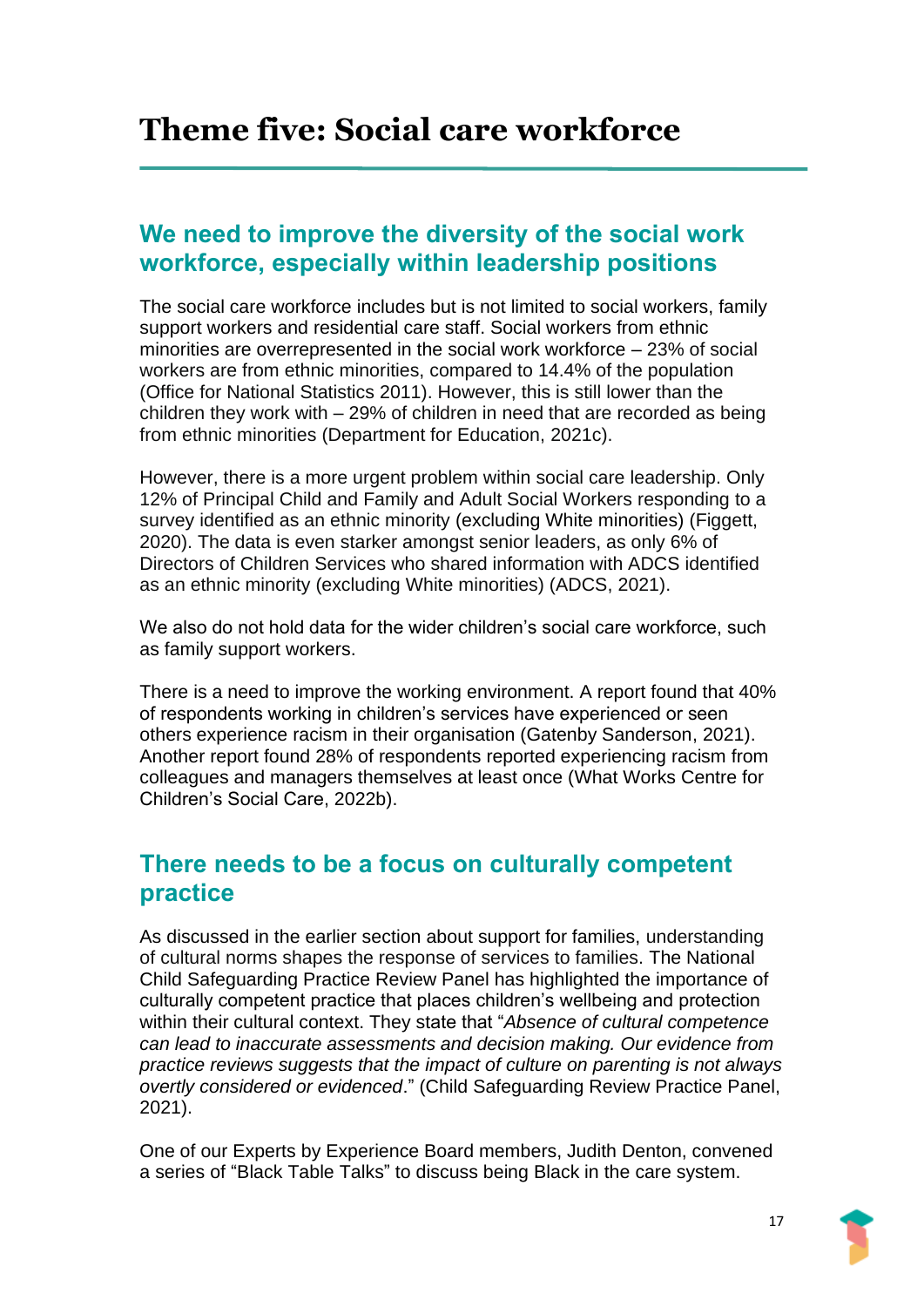Through this we heard from Black care experienced people and social workers from a range of ethnic backgrounds about working with Black children and families. White social workers talked about witnessing racism directed at children they were working with at times from other professionals and not being confident about how to address this or support their young people with the impact.

#### **Families and social workers told us:**

*"My mum got my case closed a few times. She would say I can come home, but she wanted me home so she could take me to church to stop me being gay."*

*"Spiritual and honour-based abuse and other harmful behaviours are not understood. Professionals across the system do not understand that these harmful behaviours occur, and there needs to be more education about the cultural differences in some Black families."*

"*Professionals have a real lack of understanding about domestic abuse, and trauma responses. Women are perceived as being aggressive and not engaging, and this will lead to formal proceedings."*

*During the Black Table Talks, one White social worker discussed three Black siblings she is working with who are placed with a White foster carer, the siblings and carer are happy with the match and seem to all be doing well together. The issues appear to be largely external. They are placed in a predominantly White area, and the carer believes they are facing racism in school, this social worker felt she did not have the skills and knowledge she needed to directly support the young people or to support the foster carer in knowing how to help them.*

*During the Black Table Talks, one White social worker discussed three Black siblings she is working with who are placed with a White foster carer, the siblings and carer are happy with the match and seem to all be doing well together. The issues appear to be largely external. They are placed in a predominantly White area, and the carer believes they are facing racism in school, this social worker felt she did not have the skills and knowledge she needed to directly support the young people or to support the foster carer in knowing how to help them.*

#### **How our recommendations will address these disparities**

• The package of recommendations suggested by the review create a

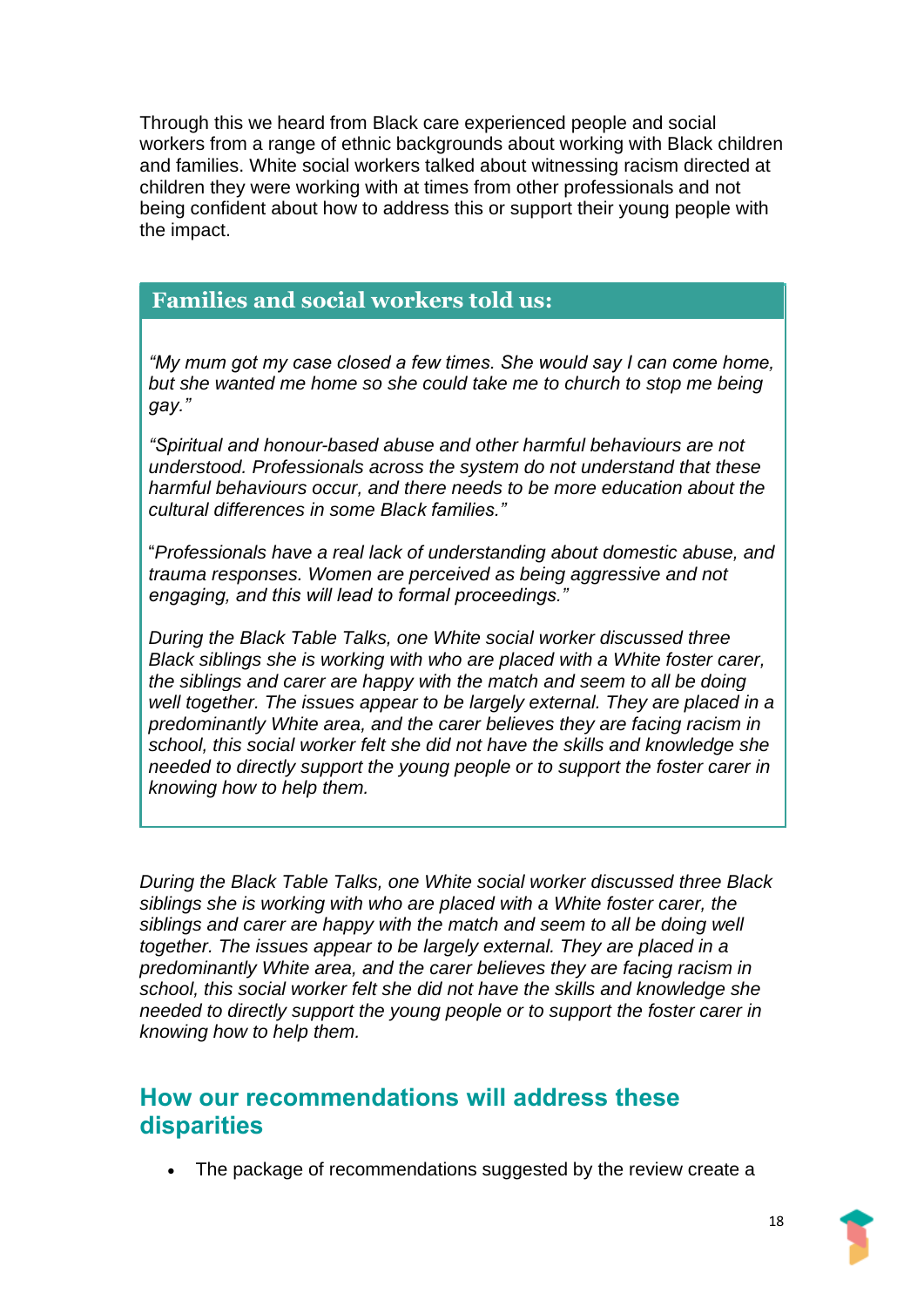radically new offer for social workers. Professional development will be vastly improved with training and development which provides progression through a five year Early Career Framework. The Early Career Framework will include a focus on cultural competence for social workers.

- Our recommendations to support the development of the wider children's social care workforce, not just social workers, should build on the expertise that exists in the sector to increase cultural competence and confidence in working with families of different ethnicities. As well as directly improving the experience of children and families, this has the potential to decrease the rate at which children are referred to and escalate within children's social care.
- Social care leadership should be reflective of the workforce they lead as well as the children and families they serve. We recommend strengthening existing leadership programmes to better align them with the review's reforms and increase the diversity of leadership will help improve the diversity of the leadership of children's social care.

## <span id="page-18-0"></span>**Theme six: Improving data and evidence**

The evidence we have drawn together here will not be surprising to many, but it remains stark and in some cases the disparities between the experiences of different ethnic minorities are increasing, such as the representation of Black boys in custody. Alongside our recommendations highlighted here which have the potential to begin to address disparities, there is more work to do to understand these disparities and address them. Chapter Eight of the main report sets out the need to continue to build evidence in children's social care. In the recommendation annex that discusses the National Children's Social Care Framework (annex 8.1), we set out a list of areas as a priority for future research. We include understanding racial and ethnic disparities in this list as a priority area for research.

Government must also improve the data available on this topic. The government has committed to publish a strategy on how to improve data regarding ethnic disparities in care (Government Equalities Office, 2022), which is due this year. This should set out a clear timeline, as well as considering what additional data needs to be collected to improve our understanding of the experiences of children and young people. This aligns with, and should link into, our recommendation to overhaul the data collected in children's social care to drive transparency and learning in the system.

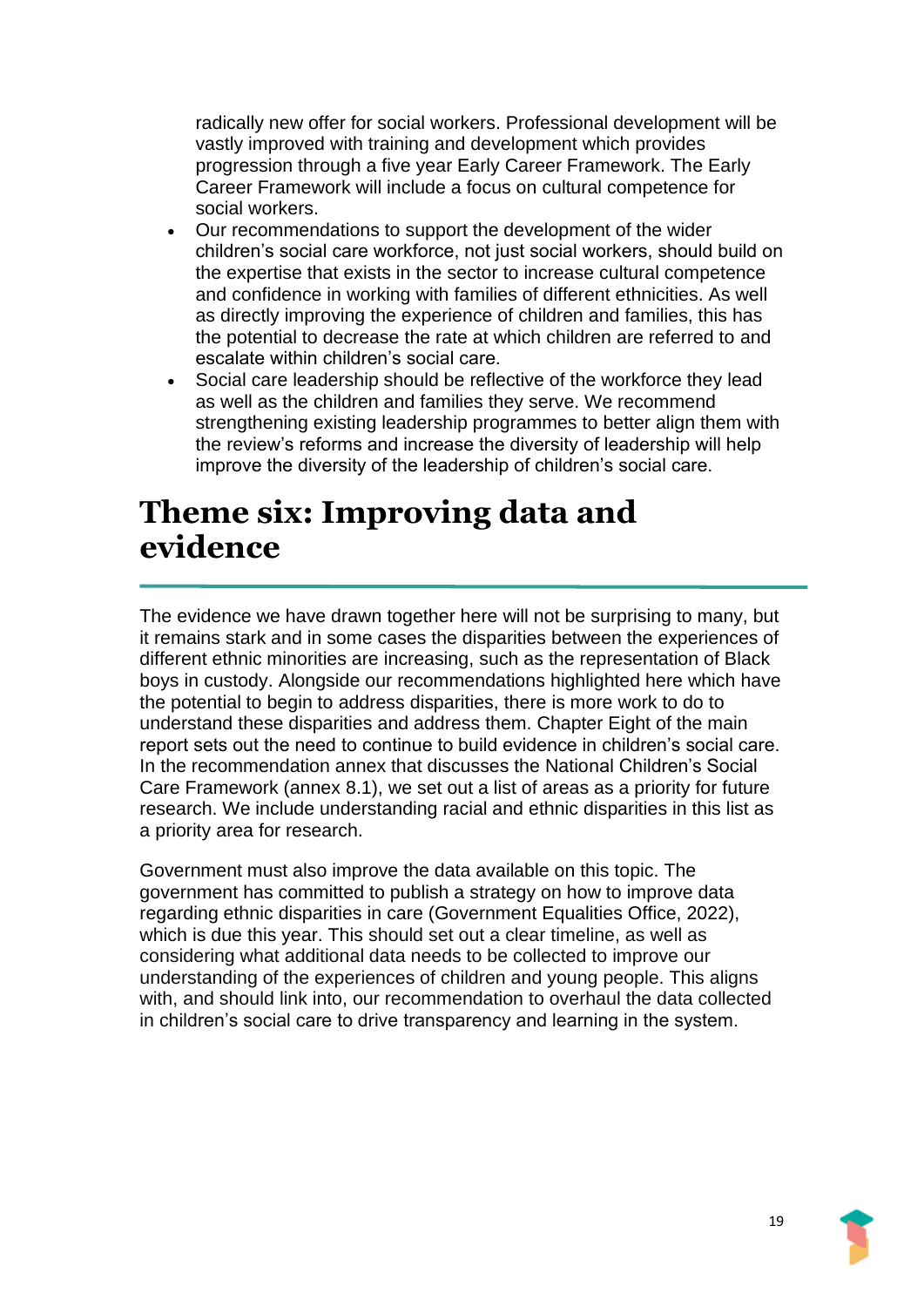# <span id="page-19-0"></span>**Bibliography**

ADCS. (2021). *ADCS DCS Update 2021*. https://adcs.org.uk/leadership/article/adcs-dcs-update-2021

Ahmed, N., James, D., Tayabali, A., and M. Watson (2022). *Ethnicity and Children's Social Care*. Department for Education

Bernard, C., Harris, P. (2019*) Serious case reviews: The lived experience of Black children.* Child & Family Social Work. 2019; 24:256–263. https://doi.org/10.1111/ cfs.12610 Child Family Social Work - 2018 - Bernard - Serious case reviews The lived experience of Black children.pdf

Briheim-Crookall, L., Michelmore, O., Baker, C., Oni, O., Taylor, S., and J. Selwyn (2020). *What Makes Life Good? Care Leavers' Views on their Wellbeing.* Coram Voice and Rees Centre. https://coramvoice.org.uk/wpcontent/uploads/2020/11/1883-CV-What-Makes-Life-Good-Report-final.pdf

Child Safeguarding Practice Review Panel. (2020). *Child Safeguarding Practice Review Panel: Annual report 2018 to 2019*. https://www.gov.uk/government/publications/child-safeguarding-practicereview-panel-annual-report-2018-to-2019

Child Safeguarding Practice Review Panel. (2021, May 14). *Child Safeguarding Practice Review Panel: Annual report 2020*. GOV.UK. https://www.gov.uk/government/publications/child-safeguarding-practicereview-panel-annual-report-2020

Department for Education. (2020). *Looked after children in independent or semi-independent placements*

https://assets.publishing.service.gov.uk/government/uploads/system/uploads /attachment\_data/file/960067/Looked\_after\_children\_aged\_under\_16\_in\_unr egulated\_placements.pdf

Department for Education. (2021a). *Post-16 Education and labour market outcomes for Looked After Children (LEO) Research report* https://assets.publishing.service.gov.uk/government/uploads/system/uploads /attachment\_data/file/993971/Post-

16\_Education\_and\_labour\_market\_outcomes\_for\_Looked\_After\_Children\_\_ LEO Research\_report.pdf#:~:text=This%20report%20looks%20at%20the% 20post-

16%20education%20and,implications%20of%20being%20in%20care%20on %20subsequent%20outcomes.

Department for Education. (2021b). *Children looked after in England including adoption: 2019 to 2020*.

https://www.gov.uk/government/statistics/children-looked-after-in-englandincluding-adoption-2019-to-2020

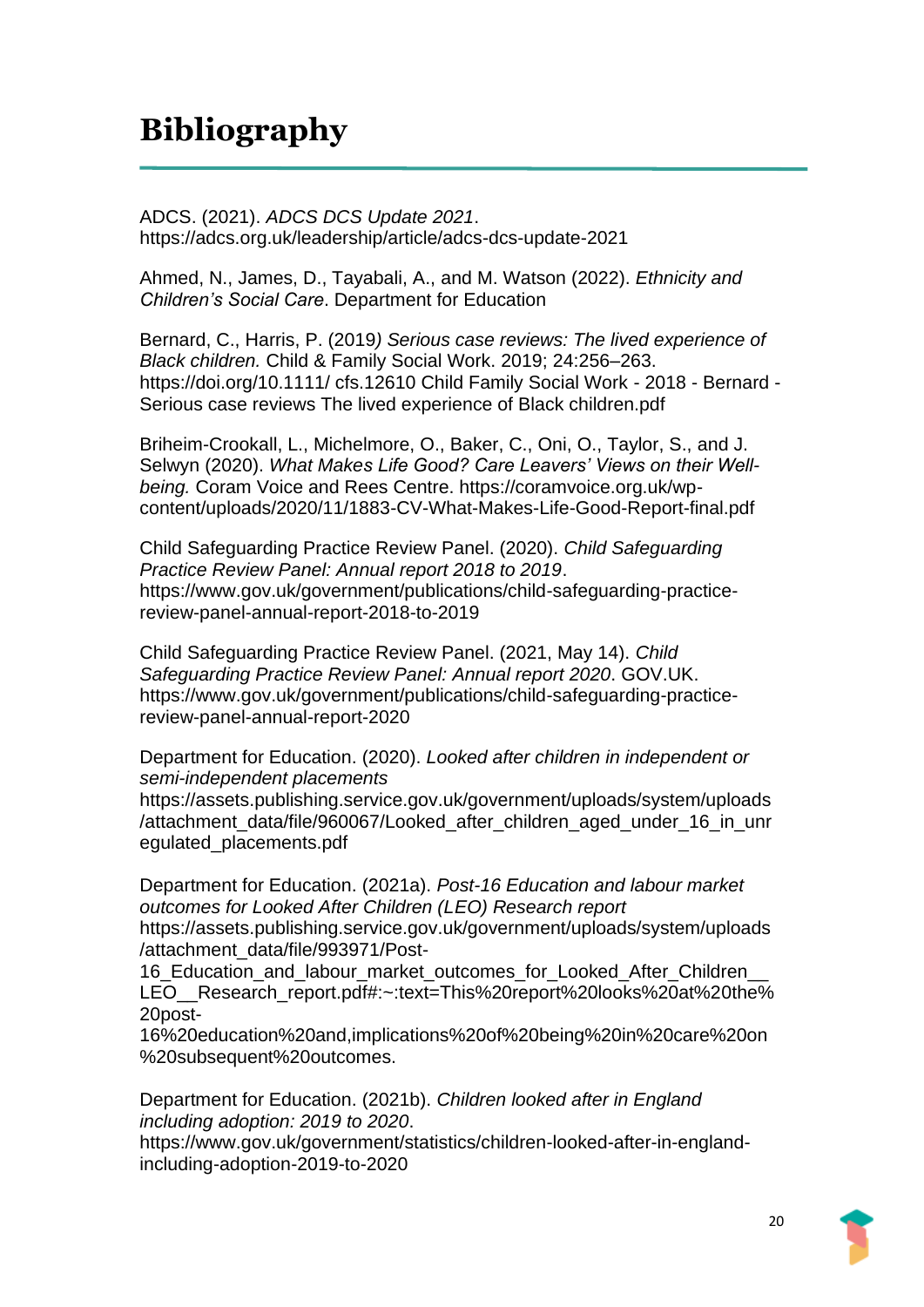Department for Education. (2021c) *Children's social work workforce* https://explore-education-statistics.service.gov.uk/find-statistics/children-ssocial-work-workforce#dataBlock-b5aa849b-6b09-4c97-f80b-08d9df449e92 charts

Draper, A. and A. Gordon (2016). *Unaccompanied Asylum Seeking Children Emotional Health and Wellbeing Early Interventions An Action Research Project* https://www.uaschealth.org/wp-content/uploads/keydocs/EHW-Early-Interventions-An-Action-Research-Project.pdf

Figgett, D. (2020). *Survey of Principal Social Workers* https://www.skillsforcare.org.uk/Documents/Learning

Gatenby Sanderson. (2021). *Breaking through the mistrust: increasing ethnically diverse leadership in children's services* https://oliverdev.s3.amazonaws.com/2021/08/11/12/49/56/b78aea06-546a-40db-91eb-5e9a546fd58c/GS-Upon%20Breaking%20through%20the%20mistrust.pdf

Government Equalities Office. (2022). *Inclusive Britain: government response to the Commission on Race and Ethnic Disparities* https://www.gov.uk/government/publications/inclusive-britain-action-plangovernment-response-to-the-commission-on-race-and-ethnic-disparities

Her Majesty's Inspectorate of Probation (2021a). *The experiences of black and mixed heritage boys in the youth justice system* https://www.justiceinspectorates.gov.uk/hmiprobation/wpcontent/uploads/sites/5/2021/10/The-experiences-of-black-and-mixedheritage-boys-in-the-youth-justice-system-thematic-report-v1.0.pdf

Her Majesty's Inspectorate of Probation (2021b). *Children in Custody 2019– 20 An analysis of 12–18-year-olds' perceptions of their experiences in secure training centres and young offender institution* https://www.justiceinspectorates.gov.uk/hmiprisons/wpcontent/uploads/sites/4/2021/02/CYP-report-2019-20-web.pdf

Hood, R., Abbot, S., Coughlan, R., Nilsson, R., Duschinsky, R., Parker, P., and J. Mannes (2022). *Improving the quality of decision making and risk assessment in children's social care: a rapid review*. What works for children's social care.

Ministry of Justice. (2022). *Review of Custodial Remand for Children* https://assets.publishing.service.gov.uk/government/uploads/system/uploads /attachment\_data/file/1050218/youth-remandreview.pdf#:~:text=Review%20of%20Custodial%20Remand%20for%20Child

ren%205%20This,the%20court%20with%20strong%20alternatives%20to%2 0custodial%20remand.

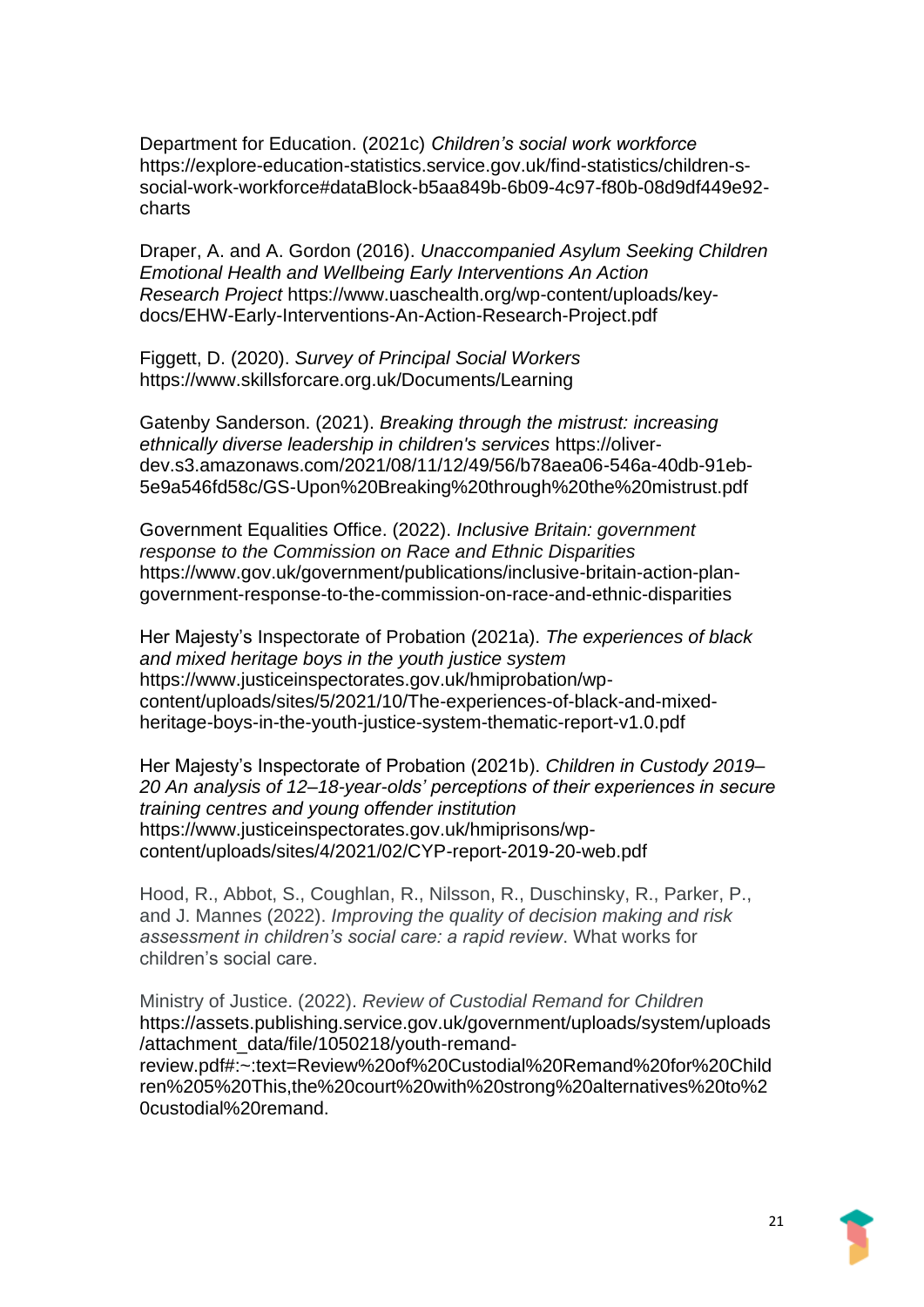Ministry of Justice and Youth Justice Board. (2020). *Assessing the needs of sentenced children in the Youth Justice System*. https://www.gov.uk/government/statistics/assessing-the-needs-of-sentencedchildren-in-the-youth-justice-system

Ministry of Justice, Youth Justice Board for England and Wales, & Youth Custody Service. (2022). *Youth justice statistics*. GOV.UK. https://www.gov.uk/government/collections/youth-justice-statistics

INQUEST. (2019). *Inquest concludes failure NHS Trust contributed to death of Eritrean refugee Osman Ahmednur* https://www.inquest.org.uk/osmanahmednur-inqest

INQUEST. (2022). *Inquest finds failures in support before the death of young asylum seeker Alexander Tekle* https://www.inquest.org.uk/alexander-tekleinquest-closing

Office for National Statistics (ONS). (2011). *Official Labour Market Statistics* https://www.nomisweb.co.uk/census/2011/LC2109EWLS/view/2092957699? rows=c\_age&cols=c\_ethpuk11

The Children's Society. (2018). *Distress Signal: Unaccompanied young people's struggle for mental health care* https://www.childrenssociety.org.uk/sites/default/files/2020-10/distresssignals-report.pdf

The independent review of children's social care. (2022). *Journeys of teenagers through the children's social care system*

Webb, C., Bywaters, P., Scourfield, J., Davidson, G., and Bunting, L. (2020). *Cuts both ways: Ethnicity, poverty, and the social gradient in child welfare interventions*. *Children and Youth Services Review*, *117*, 105299. https://doi.org/10.1016/j.childyouth.2020.105299

Waddell, S., Sorgenfrei, M. and Freeman, G. (forthcoming). *Improving the way family support services work for minority ethnic families[.](https://www.eif.org.uk/report/improving-the-way-family-support-services-work-for-minority-ethnic-families)* [https://www.eif.org.uk/report/improving-the-way-family-support-services-work](https://www.eif.org.uk/report/improving-the-way-family-support-services-work-for-minority-ethnic-families)[for-minority-ethnic-families](https://www.eif.org.uk/report/improving-the-way-family-support-services-work-for-minority-ethnic-families)

What Works Centre for Children's Social Care. (2022a). *Understanding formal kinship care arrangements in England – analyses of administrative data.*

What Works Centre for Children's Social Care. (2022b). *Anti-Racism Report* https://whatworks-csc.org.uk/wpcontent/uploads/WWCSC\_SWE\_PSWN\_Anti-Racism\_Full\_Report\_March2022.pdf

What Works Centre for Children's Social Care. (2022). *Commissioning Secure Children's Homes placements in England*.